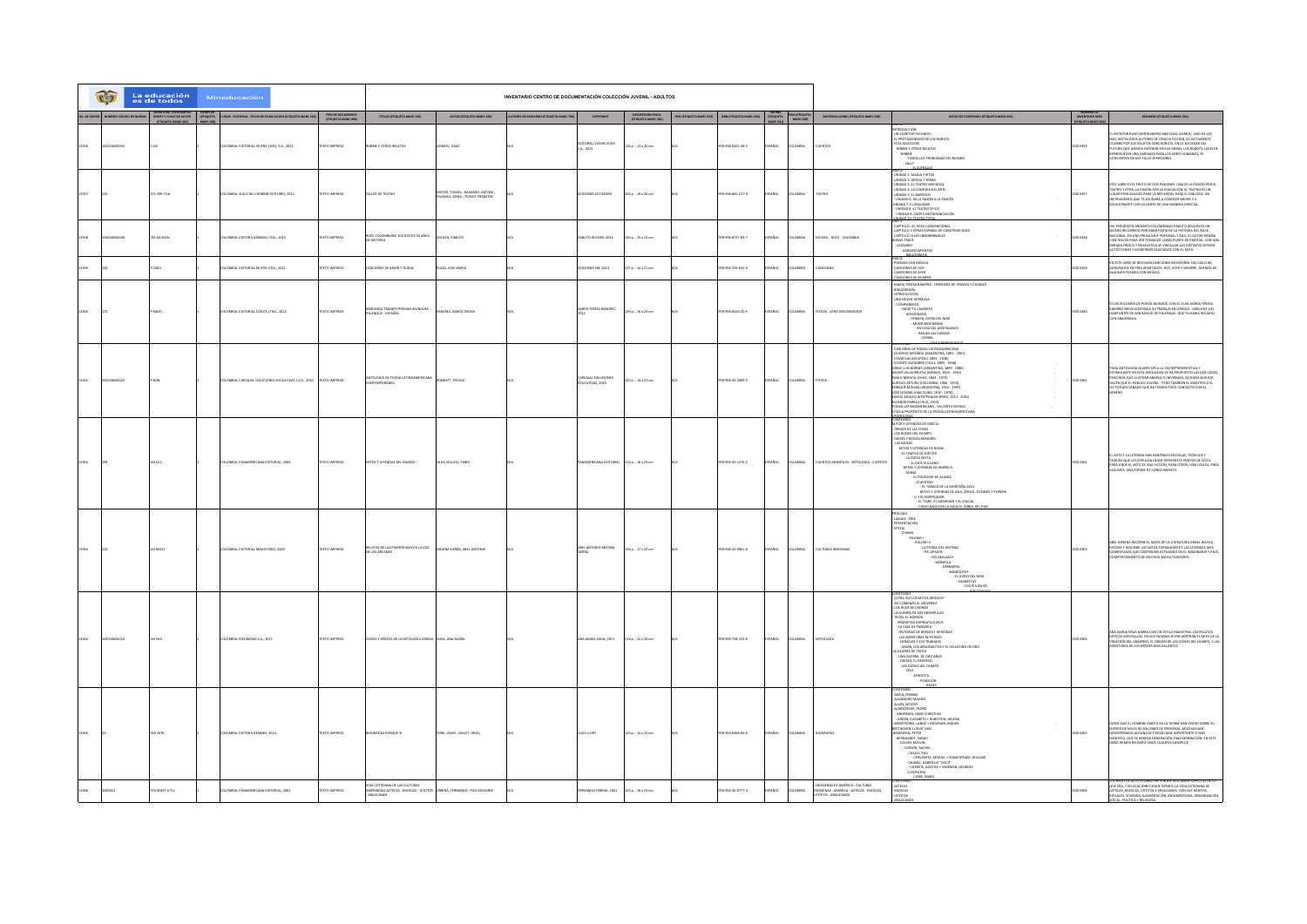| .<br>CÓMO USAR ESTE LIBRO<br>LO QUE NECESITAS PARA SER UN BUEN CIENTÍFICO<br>LA MAGIA DEL CINE, CÓMO FUNCIONA EL ONE<br>OYECTO 1 : ESTENOSCOPIO<br>OYECTO 2 : FOTOGRAFÍA PERFECTA<br>ORDRTANUAT: E OT33YC<br>PROYECTO 3 : TAUMÁTRIDO<br>1970: PERIDADA (UNICERÍA Y MAQUILLAIE)<br>PROYECTO 3 : REACCIONES EXTRAÑAS<br>PROYECTO 3 : REACCIONES EXTRAÑAS<br>PROYECTO 3 : REACCIONES EXTRAÑAS<br>1 : REENAMENTÉ , EFECTOS EDECIALES<br>1 : REENAMENTÉ , EFECTOS<br>EL SUPERIORECTOR DE CINE CIENTÍFICO QUE TE REVELA TODO, DESDE<br>LOS PASOS BÁSICOS DE LA FILMACIÓN, HASTA LOS SECRETOS PARA<br>CREAR LOS SORPRENDENTES EFECTOS DE PELÍCULAS Y PROGRAMAS DE<br><b>ERDIRECTOR DE CINE CIENTÍFICO</b><br>78.56 W32s<br>DESCONCERTANTES ACTIVIDADES PARA<br>ALTERAR LA REALIDAD Y HACER VER LO QU<br>PO NOREGA EDITORES<br>178-958-57495-0-4<br>KEMATOGRAFÍA - LITERATURA JUVENIL<br>TEOS ESPECIALES - PROYECTOS CIENTÍF<br>DLOMBIA: NORIEGA EDITORES DE COLOMBIA, 2012<br>XTO IMPRESO<br>11 p.: 19 x 24 cm<br><b>PAÑOL</b><br>AIGMOX<br>ESE, JIM<br>-<br>- PROVECTO<br>- PROVECTO<br>- PROVECTO 1<br>- PROVECTO 1<br>- PROVECTO 2<br>- PROVECTO 3<br>tvisión.<br>UNA MANANA HELADA EN JU<br>A CÁMARA , LUZ Y COLOR<br>'UESTA DE SOL<br>¿QUÉ HAY ALLÍ EN REALIDAD?<br>MÁGENES FANTASMALE<br>CONTINUES<br>KARAGOCO<br>INTRODUCCIÓN<br>- ENCUENTRA UNA IDEA<br>- ENFACUENTRA UNA IDEA<br>LEVARA EL PROBLEMA EN PARTES MÁS PEQUEÑAS<br>LEVARA EL PROBLEMA EN PARTES MÁS PEQUEÑAS<br>VARIOS<br>VARIOS<br>asos.<br>. INFORMER<br>3 - CONSTRUYE UN MODELO<br>- INICIA CON UN BOSQUEJO<br>NIÑOS INVENTANDO I PROYECTOS<br>4 - PONLE NOMBRE A TU INVENTO<br>QUÍ TIENES INSTRUCCIONES PASO A PASO, FÁCILES DE SEGUIR, PARA<br>O NOREGA EDITORI<br>135 p. : 18 x 24 cm<br>078-05857-0714-6<br>DLOMBIA: NORIEGA EDITORES DE COLOMBIA, 2012<br>OZIRRI OTI<br>ASEY, SUSAN<br>SPAÑOL<br><b>AIGMOJ</b><br>/ENTOs<br>CHOS REAUDAD DE JÓVENES CREATIVOS<br>- INCLUYE TU NOMBRE EN TU INVENTO<br>- SUGIERE EN EL NOMBRE DE TU INVENTO PARA QUÉ SIRVE<br>INVERTIR TUS IDEAS EN UNA REALIDAD, YA SEA POR DIVERTIRTE.<br>$5 - PRRICIPA EN COMPTTENCAS, PROGRAMAS DE CONCURSOS Y FERAS0 QUE PUEDES GANAA SI PARTICIPAS EN UN CONCURSO DE INVENTOSREPÁBATE PABA LA COMPTTENCIA$<br>$\mathbf{6}$ -<br>PREMART PAALA COMPITENCIA<br>BIVERTA PROGUES<br>EQUINE PREJURI DE COMPIRACIÓN Y COMPROMEO<br>EQUINE PREJURIOS<br>- PARINDE CON UN TUTOR<br>- PATENTA TU INVENTO<br>- PATENTA TU INVENTO<br>QUELLAS MUJERES INOLVIDABLES EN LA VISIÓN DE FLOR ROMERO<br><b>CHICARDA SALAVARRIETA HERCÍNA COLO</b><br><b>LOOK HIGHA</b><br>RESCATAN LAS HISTORIAS DE ESTE MANDJO DE MUJESRES, QUE<br>INÉS DE LA CRUZ, PIONERA DE LAS LETRAS AMERICANAS<br>- FLORA TRISTÁN, LA REBELDE<br>- ANTONIA SANTOS, LA PALOMA ROSADA<br>.<br>PRESENTO AHOBA A LOS LECTORES, CON LA CONVICCIÓN DE QUE LES<br>AYUDARÁN A CONOCER MEJOR SU PASADO Y A ENCONTRAR NOMBRE<br><b>MANCO - PERUANA</b><br>20.72 RdSm<br>DLOMBIA: EDITORIAL EL BÚHO LTDA., 2012<br><b>DZERNI OTXI</b><br>MUJERES INOLVIDABLES<br>MERO, FLOR<br>ACTORIAL EL BÚMO LTDA.<br>175 p.: 17 x 24 cm<br>978-958-97477-6-0<br><b>PAÑOL</b><br><b>AIGMOJ</b><br>- CATALINA DE LOS RÍOS LISPERGUER, LA QUINTRALA<br><b>USAYO</b><br>.<br>VALIOSOS DE ESCRITORAS, GUERRERAS, HEROÍNAS, MÁRTIRES, QUE DE<br>- ANACAONA, PIONERA DE LA RESISTENCIA<br>- VIDA EJEMPLAR Y ESCRITURA OBEDIENTE DE JOSEFA DEL CASTILLO<br>UNA U OTRA MANERA DEBEN ESTAR EN EL ALTAR DE LA PATRIA<br><b>RICANA</b><br>MANUELA BELTRÁN, HEROÍNA DEL SOCORRO<br>IMERO, LA BELLA SACRIFICADA<br>$-$ CARLOTA<br>- LA CADCA GAITANA Y<br><b>IS VENSION FAS</b><br>CURSO INAUGURAL<br>.<br>EN ESTE TEXTO SE RECOPILAN LOS DISCURSOS, INTERVENCI<br>CONFERENCIAS Y PANELES DE DISCUSIÓN REALIZADOS EN E<br>CMBA-FUNDALECTURA 2015<br>CTO IMPRESO<br>TURA DIGITAL BOGOTÁ, 27 AL 29 DE<br>DALECTURA, 2015<br>292 p.: 17 x 24 cm<br>0-82-534 0342<br><b>PAÑOL</b><br>AIGMOX<br><b>DNGRESOS - CONFERENCIAS - PROF</b><br>DOS EN EL 12"<br><b>BROW</b><br><b>METTINA</b><br>$\overline{\mathbf{m}}$<br>ERIL DE 2015<br>ONGRESO NACIONAL DE LECTURA DEL AÑO 2015.<br>- TATUADOS POR LOS MEDIOS : CÓMO PENSAR EL SENTIDO DE LA ESCUELA PARA<br>JN MUNDO DIGITAL<br>JRJENTACIONES PRÁCTICAS<br>$-11.1880$<br>N LA ERA DIGITAL : LA NARRATIVA TRANSMEDIA LABORATORIOS<br>JOINT ON COUNTINA DE<br><b>PASSAGES</b><br>UNA OBRA EMBLEMÁTICA NO SÓLO POR EL TEMA: LA TOMA DEL<br><b>PRESENTACIÓN</b><br>ALACIO DE JUSTICIA EN 1985, SINO POR LA CALIDAD DE SU ESCRITURA.<br>OMBIA: TRAGALUZ EDITORES, 2015<br><b>IMPRESO</b><br><b>COMPRE VIVA</b><br>RRES, MIGUEL<br>ALUZ EDITORES, 2015<br>$145$ p. : 12 x 16 cm<br>78-958-8562-16-2<br><b>AIGNO</b><br>LATRO<br>SCENOGRAFÍA<br>- PRIMERA<br>SEGUNDA PARTE<br>a Smr<br>IXTO QUE CONMUEVE, RECUERDA Y HACE REFLEXIONAR, SIN<br>ECURRIR A DISCURSOS POLÍTICOS.<br>TERCERA PARTE<br>MAEL UN ANCIANO PROFESOR JUBILADO. Y SU MUJER, OTILIA, VIVEN<br>978-958-42-4921-0 / 958-42<br>4921-5<br>ANNIS, UN PHUNDED PROTECT IN EL PUEBLO DE SAN JOSÉ DESDE HACE<br>ADROSA Y MODESTAMENTE EN EL PUEBLO DE SAN JOSÉ DESDE HACE<br>JUATRO DECENIOS. A ISMAEL LE GUSTA ESPIAR A LA MUIER DE SU<br>scoposa<br>OMBA: EDITORIAL PLANETA, 2015<br>O ZERRIO<br>s exéricitos<br>SERO, EVELIO<br>VELIO ROSERO, 2007<br>$3p. : 14 \times 21$ cm<br><b>PAÑOL</b><br><b>COMBIA</b><br><b>AJTUON</b><br>13372<br>ROS<br>NO Y OTHA SHEE BECOMVENIDLO AVERGONZAD<br>INTENIDO<br>IRES PRETENDEENTES APAGAN UNA VENTANA<br>IESEAS DE UN PIRATA GALANTE<br>IESEAS DE UN PIRATA GALANTE<br>IESEADO<br>EN TIEMPOS DE LA CONQUISTA, EL AMOR FLORECIÓ EN AMÉRICA DE<br>MANERA ESPLENDOROSA, BURLÓ LEYES, SE EXPUSO AL TORMENTO Y .<br>LA MUERTE, TRIUNFÓ MUCHAS VECESY PERDIÓ OTRAS TANTAS.<br>ORIAS DE AMORES Y DESVARÍOS EN<br>$16000M$ . DRAMA IN IL REAL DE .<br>. LOS AMORIS DE REALICIA IN 1960 DE REAL DE .<br>. LOS AMORIS DE REALICIA IN 1960 DE REAL DE SUBDERTA DE 1960 DE REALICIA IN 1971 HEM .<br>. LA CAUSA DE LA MOTHEMA .<br>.<br>1904 .<br>MBA: PANAMERICANA EDITORIAL, 1999<br>OPERATION<br>PAÑA, GONZALO<br>APAIO FSPARA<br>180 p. : 14 x 20 cm<br>78-958-30-0569-5<br><b>NARCH</b><br>AIGMO<br>INTOS COLOMBANOS - AMOR - CUENTOS<br>1171<br>men<br>WIENINO<br>13 LADRONES QUE NO PODÍAN DEJAR DE ESTORNUDAR<br>1. REGALO DE NAVIDAD DEL CHAPARRAL<br>1. HOMBRE LEOPARDO<br><b>14 BELATOS DOLICIALES CUENTAN, EN GENERAL, DOS HISTORIAS, LA</b><br>IMEN Y MISTERIO ANTOLOGÍA DE<br>LATOS DE SUSPENSO<br><b>BUILDONAY FOLD</b><br>LA MISTORIA<br>MBA: RICHMOND S.A., 2014<br>p.:12 x 20 cm<br>1958-704-409-6<br>ENTOS DE TERROR<br>IMPRESO<br>SENDO FORDALE CONTAN, LA GIARACIÓN Y LA SEGUNDA ES LA<br>STORIA DEL CRIMEN.<br>STORIA DEL CRIMEN.<br>HMOND S.A., 2014<br>- EL CORAZÓN DELATOR<br>- MARKHEIM<br>- EL CRIMEN DE LORD ARTHUR SAVILLE<br><b>HODUCCIÓN</b><br>APÍTULO 1 / QUÉ ES LA GRANIA INTEGRAL AUTOSUFICIENTE?<br>CAPÍTULO 2<br>URSOS NATURALES DISPONIBLES Y NECESARIOS<br>- CAPÍTULO 3 CULTIVOS<br>- CAPÍTULO 4 PRODUCCIÓN PECUARIA<br>RANIA, CONCEBIDA COMO MODELO DE DESARROLLO AGRO<br>INDUSTRIAL TAMBIÉN ES UNA ALTERNATIVA DE VIVENCIA ORIENTADA A<br>CIMENTAR LA TRADICIÓN AGRÍCOLA Y PECUARIA MEDIANTE UNA<br>ACIÓN HOGARES<br>LOMBIA: FUNDACIÓN HOGARES JUVENILES CAMPESINOS,<br>- CAPÍTULO 5 CONSTRUCCIONES AGROPECUARIAS<br>30.1 FBSm<br>OZERNI OTH<br>MNIA INTEGRAL AUTOSUFICIENTE<br>JUVENILES CAMPESINOS.<br>04 p. : 19 x 28 cm<br>078-058-0505-02-3<br>SPAÑOL<br>AIBMOJO:<br>PRODUCCIÓN AGROPECUARIA - GRANIA<br>CAPÍTULO 6 TECNOLOGÍAS APROPIADAS<br>VISIÓN DE TRABAJO INTEGRAL DE RECICLAJE HASTA EL CULTIVO, LA<br>- CAPÍTULO 7 ABONOS ORGÁNICOS<br>CRÍA Y UTILIZACIÓN DE ESTOS RECURSOS, COMO MATERIAS PRIMAS.<br>PARA LA INDUSTRIA.<br>- CAPÍTULO B ALELOPATÍA<br>APÍTULO 9 PROCESAMIENTO DE ALIMENTOS<br>ADMINISTRACIÓN AGROPECUARIA<br>CAPÍTULO -<br>CAPÍTULO 11 PRIMEROS<br><b>AGE</b><br>XPILCA CON UNA SENCILLEZ ASOMBROSA, SALPICADA DE SENTIDO<br>RÁCTICO, CÓMO REALIZAR DESDE LAS TAREAS HORTÍCICAS MÁS<br>ENCILLAS HASTA LAS MÁS DIFÍCULES REFERENTES AL<br>UTOGARASTECIMIENTO Y SUS OBJETIVOS, INCLUYENDO CAZAR Y<br>POCAR<br>ÍA PRÁCTICA ILUSTRADA PARA LA VIDA<br>ADUR, JOHN<br>$5 p. : 21 \times 28$ cm<br>038-57504-1-8<br>ERICANO, 2012<br><b>APRESC</b><br><b>RART S.A., 1991</b><br>MPO - ALIMENTOS<br>IL CAMPO<br>ENERGÍA<br>TURAL<br>minimo<br>Exploración<br>Reparación y supervivencia pioneros<br>(A QUIÉN NO LE GUSTARÍA SEGUIR LAS HUELLAS DE LOS MÁS FAMOSOS<br>EXPLORADORES DEL MUNICO <sup>3</sup> CON ESTE LIBRO, TÚ PLEDES LLEGAR A<br>EONDE OTROS NO HAN LLEGADO, PODRÁS ATRAVESAR PELIGROSOS<br>MARES Y VIALAR POR EXTRAÑOS LUGARES INEXPL<br>78-84-8418-318-1<br>0.92 W34r<br>MINA: PANAMERICANA EDITORIAL, 2007<br><b>IMPRESO</b><br>NUNDO DE LOS EXPLO<br>$p. : 21 \times 27$ cm<br>R ORADORES DEL MEDITERRÁNEO LAS RUTAS COMERCIALES<br>NA NUEVOS HORIZONTES<br>LA BÚSQUEDA DE LA .<br>LA BÚSQUEDA DE EL DORADO -<br>LA DE CONDOMIRATA<br>- EN BUSCA DE CONOCIMIENTO<br>KÓLOUGOUR<br>TIFICACIÓN<br>LASIFICACIÓN DE LOS JUEGOS<br><b>JUEGOS</b><br>DE PRESENTACIÓN<br>- JUEGOS PARA<br>35 NIÑOS DESARROLLAN SUS HABILIDADES FÍSICAS E INTELECTUALES<br><b>CHRYPARAR</b><br>$\begin{array}{c} \text{. HIGGS DE INTEROR} \\ \end{array}$ - AUEGOS DE EXPRESIÓN<br>ASÍ COMO SU CAPACIDAD DE COMUNICACIÓN. ESTE LIBRO SUGIERE<br>ACTIVIDADES INFANTILES ESTIMULARITS, FÁCILES DE REALIZAI, PERO,<br>AL MISMO TIEMPO, CON EL GRADO DE DIFICULTAD SUFICIENTE PARA.<br>HACERLAS INTERESANTES Y ATRACTIVAS.<br>PLAZA Y JANES EDITORES,<br>27 p. : 21 x 26 cm<br>1.397 P276<br>MBA: EDITORIAL MOLINO, 2012<br>25 100 MEJORES JUEGOS INFANTILES<br>REZ, EULALIA<br>78-958-14-1182-9<br>JEGOS - RECREACIÓN<br>CO IMPRESO<br>PAÑOL<br>MBIA<br>- AN MODEL IS AN ABOUT THE STATE OF A LITERATURE .<br>IUEGOS CON MATERIALES RECICLADOS .<br>IUEGOS AL AIRE LIBRE O DE EXTERIOR .<br>${\bf HUCGOS} \cdot {\bf HUCGOS} \cdot {\bf HUCGOS} \cdot {\bf HUCGOS} \cdot {\bf HUCGOS} \cdot {\bf HUCGOS} \cdot {\bf HUCGOS} \cdot {\bf HUCGOS} \cdot {\bf HUCGOS} \cdot {\bf HUCGOS} \cdot {\bf HUCGOS} \cdot {\bf HUCGOS} \cdot {\bf HUCGOS} \cdot {\bf HUCGOS} \cdot {\bf HUCGOS} \cdot {\bf HUCGOS} \cdot {\bf HUCGOS} \cdot {\bf HUCGOS} \cdot {\bf HUCGOS} \cdot {\bf HUCGOS} \cdot {\bf HUCGOS} \cdot {\bf HUCGOS} \cdot {\bf HUCGOS} \cdot {\bf HUCGOS} \cdot {\bf HUC$<br>LOS PRIMEROS EXPLORADORES<br>OS AVENTUREROS MÁS ANTIGUOS<br>$-145$<br>URSIONES VIKINGAS<br>EVOS MUNDOS<br>- EL ALMIRANTE ZHENG HE<br>MIRA LAS HISTORIAS APASIONANTES DE MUCHOS EXPLORADORES<br>OS GRANDES EXPLORADORES DE LA<br>TORIAL OCEÁNO DE<br>LOMBIA S.A., 2013<br>178-958-320121-9<br>XOMBA: EDITORIAL OCÉANO, 2013<br>XTO IMPRESO<br>AYBOURNE, ANNA<br>104 p. : 17 x 23 cm<br><b>PAÑOL</b><br><b>AIGMOJ</b><br>- LA RUTA DE LAS ESPECIAS<br>- LA RUTA DE LAS ESPECIAS<br>- LAS EXPEDICIONES DEL CAPITÁN COOK<br>- LAS EXPEDICIONES DEL CAPITÁN COOK<br>- LAS ÚLTIMAS PRONTERAS<br>- AVENTURAS EN EL ANTÁRTICO<br>0013379<br>INTRÉPIDOS QUE DESAFIARON EL FRÍO POLAR Y EL SOFOCANTE CALOR.<br>DEL DESIERTO.<br>19 C41e<br>ENTURA<br>AIROT<br>UERIDA MAMÁ, QUERIDO PAPÁ ¿QUÉ ENCONTRABÁS EN LEAMOS CON NUESTROS HUOS?<br>POR QUÉ ES IMPORTANTE LEER CON NUESTROS HIJOS<br>JUÉ HACER PARA QUE NUESTROS HIJOS SEAN LECTORES<br>INTACIONES SOBRE COMO REALIZAR ESTAS LECTURAS.<br>ECTURA - FORMACIÓN LECTORA<br>MIOS CON NUESTROS HUOS GUÍA PARA<br>28.534 R621<br><b>ILOMBIA: FUNDALECTURA, 2016</b><br>OZERNI OTXI<br><b>DALECTURA</b><br>NDALECTURA, 2015<br>48 p. : 20 x 21 cm<br>978-958-9342-60-2<br><b>PAÑOL</b><br>AIGMOJO<br>0013380<br>GUALMENTE SE SEÑALA PARA CADA ETAPA DE SU DESARROLLO CÓMO<br>MILIAS CON NIÑOS DE O A 6 AÑOS<br><b>ROMOCIÓN A LA LECTURA</b><br>OMO LEER CON NUESTROS HUOS<br>LEER CON ELLOS.<br>VISITA LA LIBRERÍA Y LA BIBLIOTECA<br><b>UNTAS FRECUENTES</b><br>COLIF HEMIOS I<br>HAN SIDO ASESINADAS EN CIUDAD JUÁREZ, CIUDAD MEJICANA<br>TIRAS CÓMICAS - NOVELA GRÁFICA - VIOLENCIA<br>CONFUGAL - MÉXICO<br><b>3.OMBIA: REY NARANJO EDITORES, 2015</b><br>O IMPRESO<br>AM. PEGGY<br>NARANJO EDITORES<br>$n: 16 \times 23$ cm<br>0-0-4028-0230-023<br><b>PAÑOL</b><br>AIBM03<br>M/a<br>113381 |  |  |  |  |  |  |  |  |         |                                                                                                                                                                                                                                                                                                         |
|-----------------------------------------------------------------------------------------------------------------------------------------------------------------------------------------------------------------------------------------------------------------------------------------------------------------------------------------------------------------------------------------------------------------------------------------------------------------------------------------------------------------------------------------------------------------------------------------------------------------------------------------------------------------------------------------------------------------------------------------------------------------------------------------------------------------------------------------------------------------------------------------------------------------------------------------------------------------------------------------------------------------------------------------------------------------------------------------------------------------------------------------------------------------------------------------------------------------------------------------------------------------------------------------------------------------------------------------------------------------------------------------------------------------------------------------------------------------------------------------------------------------------------------------------------------------------------------------------------------------------------------------------------------------------------------------------------------------------------------------------------------------------------------------------------------------------------------------------------------------------------------------------------------------------------------------------------------------------------------------------------------------------------------------------------------------------------------------------------------------------------------------------------------------------------------------------------------------------------------------------------------------------------------------------------------------------------------------------------------------------------------------------------------------------------------------------------------------------------------------------------------------------------------------------------------------------------------------------------------------------------------------------------------------------------------------------------------------------------------------------------------------------------------------------------------------------------------------------------------------------------------------------------------------------------------------------------------------------------------------------------------------------------------------------------------------------------------------------------------------------------------------------------------------------------------------------------------------------------------------------------------------------------------------------------------------------------------------------------------------------------------------------------------------------------------------------------------------------------------------------------------------------------------------------------------------------------------------------------------------------------------------------------------------------------------------------------------------------------------------------------------------------------------------------------------------------------------------------------------------------------------------------------------------------------------------------------------------------------------------------------------------------------------------------------------------------------------------------------------------------------------------------------------------------------------------------------------------------------------------------------------------------------------------------------------------------------------------------------------------------------------------------------------------------------------------------------------------------------------------------------------------------------------------------------------------------------------------------------------------------------------------------------------------------------------------------------------------------------------------------------------------------------------------------------------------------------------------------------------------------------------------------------------------------------------------------------------------------------------------------------------------------------------------------------------------------------------------------------------------------------------------------------------------------------------------------------------------------------------------------------------------------------------------------------------------------------------------------------------------------------------------------------------------------------------------------------------------------------------------------------------------------------------------------------------------------------------------------------------------------------------------------------------------------------------------------------------------------------------------------------------------------------------------------------------------------------------------------------------------------------------------------------------------------------------------------------------------------------------------------------------------------------------------------------------------------------------------------------------------------------------------------------------------------------------------------------------------------------------------------------------------------------------------------------------------------------------------------------------------------------------------------------------------------------------------------------------------------------------------------------------------------------------------------------------------------------------------------------------------------------------------------------------------------------------------------------------------------------------------------------------------------------------------------------------------------------------------------------------------------------------------------------------------------------------------------------------------------------------------------------------------------------------------------------------------------------------------------------------------------------------------------------------------------------------------------------------------------------------------------------------------------------------------------------------------------------------------------------------------------------------------------------------------------------------------------------------------------------------------------------------------------------------------------------------------------------------------------------------------------------------------------------------------------------------------------------------------------------------------------------------------------------------------------------------------------------------------------------------------------------------------------------------------------------------------------------------------------------------------------------------------------------------------------------------------------------------------------------------------------------------------------------------------------------------------------------------------------------------------------------------------------------------------------------------------------------------------------------------------------------------------------------------------------------------------------------------------------------------------------------------------------------------------------------------------------------------------------------------------------------------------------------------------------------------------------------------------------------------------------------------------------------------------------------------------------------------------------------------------------------------------------------------------------------------------------------------------------------------------------------------------------------------------------------------------------------------------------------------------------------------------------------------------------------------------------------------------------------------------------------------------------------------------------------------------------------------------------------------------------------------------------------------------------------------------------------------------------------------------------------------------------------------------------------------------------------------------------------------------------------------------------------------------------------------------------------------------------------------------------------------------------------------------------------------------------------------------------------------------------------------------------------------------------------------------------------------------------------------------------------------------------------------------------------------------------------------------------------------------------------------------------------------------------------------------------------------------------------------------------------------------------------------------------------------------------------------------------------------------------------------------------------------------------------------------------------------------------------------------------------------------------------------------------------------------------------------------------------------------------------------------------------------------------------------------------------------------------------------------------------------------------------------------------------------------------------------------------------------------------------------------------------------------------------------------------------------------------------------------------------------------------------------------------------------------------------------------------------------------------------------------------------------------------------------------------------------------------------------------------------------------------------------------------------------------------------------------------------------------------------------------------------------------------------------------------------------------------------------------------------------------------------------------------------------------------------------------------------------------------------------------------------------------------------------------------------------------------------------------------------------------------------------------------------------------------------------------------------------------------------------------------------------------------------------------------------------------------------------------------------------------------------------------------------------------------------------------------------------------------------------------------------------------------------------------------------------------------------------------------------------------------|--|--|--|--|--|--|--|--|---------|---------------------------------------------------------------------------------------------------------------------------------------------------------------------------------------------------------------------------------------------------------------------------------------------------------|
|                                                                                                                                                                                                                                                                                                                                                                                                                                                                                                                                                                                                                                                                                                                                                                                                                                                                                                                                                                                                                                                                                                                                                                                                                                                                                                                                                                                                                                                                                                                                                                                                                                                                                                                                                                                                                                                                                                                                                                                                                                                                                                                                                                                                                                                                                                                                                                                                                                                                                                                                                                                                                                                                                                                                                                                                                                                                                                                                                                                                                                                                                                                                                                                                                                                                                                                                                                                                                                                                                                                                                                                                                                                                                                                                                                                                                                                                                                                                                                                                                                                                                                                                                                                                                                                                                                                                                                                                                                                                                                                                                                                                                                                                                                                                                                                                                                                                                                                                                                                                                                                                                                                                                                                                                                                                                                                                                                                                                                                                                                                                                                                                                                                                                                                                                                                                                                                                                                                                                                                                                                                                                                                                                                                                                                                                                                                                                                                                                                                                                                                                                                                                                                                                                                                                                                                                                                                                                                                                                                                                                                                                                                                                                                                                                                                                                                                                                                                                                                                                                                                                                                                                                                                                                                                                                                                                                                                                                                                                                                                                                                                                                                                                                                                                                                                                                                                                                                                                                                                                                                                                                                                                                                                                                                                                                                                                                                                                                                                                                                                                                                                                                                                                                                                                                                                                                                                                                                                                                                                                                                                                                                                                                                                                                                                                                                                                                                                                                                                                                                                                                                                                                                                                                                                                                                                                                                                                                                                                                                                                                                                                                                                                                                                                                                                                                                                                                                                                                                                                                                                                                                                                                                                                                                                                                                                                                                                                                                                                                                                                                                                                                                                                                                                                                                                                                                                                                                                                                                                                                                                                                                                                                                                                                                                                                                                                       |  |  |  |  |  |  |  |  | NTENIDO |                                                                                                                                                                                                                                                                                                         |
|                                                                                                                                                                                                                                                                                                                                                                                                                                                                                                                                                                                                                                                                                                                                                                                                                                                                                                                                                                                                                                                                                                                                                                                                                                                                                                                                                                                                                                                                                                                                                                                                                                                                                                                                                                                                                                                                                                                                                                                                                                                                                                                                                                                                                                                                                                                                                                                                                                                                                                                                                                                                                                                                                                                                                                                                                                                                                                                                                                                                                                                                                                                                                                                                                                                                                                                                                                                                                                                                                                                                                                                                                                                                                                                                                                                                                                                                                                                                                                                                                                                                                                                                                                                                                                                                                                                                                                                                                                                                                                                                                                                                                                                                                                                                                                                                                                                                                                                                                                                                                                                                                                                                                                                                                                                                                                                                                                                                                                                                                                                                                                                                                                                                                                                                                                                                                                                                                                                                                                                                                                                                                                                                                                                                                                                                                                                                                                                                                                                                                                                                                                                                                                                                                                                                                                                                                                                                                                                                                                                                                                                                                                                                                                                                                                                                                                                                                                                                                                                                                                                                                                                                                                                                                                                                                                                                                                                                                                                                                                                                                                                                                                                                                                                                                                                                                                                                                                                                                                                                                                                                                                                                                                                                                                                                                                                                                                                                                                                                                                                                                                                                                                                                                                                                                                                                                                                                                                                                                                                                                                                                                                                                                                                                                                                                                                                                                                                                                                                                                                                                                                                                                                                                                                                                                                                                                                                                                                                                                                                                                                                                                                                                                                                                                                                                                                                                                                                                                                                                                                                                                                                                                                                                                                                                                                                                                                                                                                                                                                                                                                                                                                                                                                                                                                                                                                                                                                                                                                                                                                                                                                                                                                                                                                                                                                                                       |  |  |  |  |  |  |  |  |         |                                                                                                                                                                                                                                                                                                         |
|                                                                                                                                                                                                                                                                                                                                                                                                                                                                                                                                                                                                                                                                                                                                                                                                                                                                                                                                                                                                                                                                                                                                                                                                                                                                                                                                                                                                                                                                                                                                                                                                                                                                                                                                                                                                                                                                                                                                                                                                                                                                                                                                                                                                                                                                                                                                                                                                                                                                                                                                                                                                                                                                                                                                                                                                                                                                                                                                                                                                                                                                                                                                                                                                                                                                                                                                                                                                                                                                                                                                                                                                                                                                                                                                                                                                                                                                                                                                                                                                                                                                                                                                                                                                                                                                                                                                                                                                                                                                                                                                                                                                                                                                                                                                                                                                                                                                                                                                                                                                                                                                                                                                                                                                                                                                                                                                                                                                                                                                                                                                                                                                                                                                                                                                                                                                                                                                                                                                                                                                                                                                                                                                                                                                                                                                                                                                                                                                                                                                                                                                                                                                                                                                                                                                                                                                                                                                                                                                                                                                                                                                                                                                                                                                                                                                                                                                                                                                                                                                                                                                                                                                                                                                                                                                                                                                                                                                                                                                                                                                                                                                                                                                                                                                                                                                                                                                                                                                                                                                                                                                                                                                                                                                                                                                                                                                                                                                                                                                                                                                                                                                                                                                                                                                                                                                                                                                                                                                                                                                                                                                                                                                                                                                                                                                                                                                                                                                                                                                                                                                                                                                                                                                                                                                                                                                                                                                                                                                                                                                                                                                                                                                                                                                                                                                                                                                                                                                                                                                                                                                                                                                                                                                                                                                                                                                                                                                                                                                                                                                                                                                                                                                                                                                                                                                                                                                                                                                                                                                                                                                                                                                                                                                                                                                                                                                       |  |  |  |  |  |  |  |  |         |                                                                                                                                                                                                                                                                                                         |
|                                                                                                                                                                                                                                                                                                                                                                                                                                                                                                                                                                                                                                                                                                                                                                                                                                                                                                                                                                                                                                                                                                                                                                                                                                                                                                                                                                                                                                                                                                                                                                                                                                                                                                                                                                                                                                                                                                                                                                                                                                                                                                                                                                                                                                                                                                                                                                                                                                                                                                                                                                                                                                                                                                                                                                                                                                                                                                                                                                                                                                                                                                                                                                                                                                                                                                                                                                                                                                                                                                                                                                                                                                                                                                                                                                                                                                                                                                                                                                                                                                                                                                                                                                                                                                                                                                                                                                                                                                                                                                                                                                                                                                                                                                                                                                                                                                                                                                                                                                                                                                                                                                                                                                                                                                                                                                                                                                                                                                                                                                                                                                                                                                                                                                                                                                                                                                                                                                                                                                                                                                                                                                                                                                                                                                                                                                                                                                                                                                                                                                                                                                                                                                                                                                                                                                                                                                                                                                                                                                                                                                                                                                                                                                                                                                                                                                                                                                                                                                                                                                                                                                                                                                                                                                                                                                                                                                                                                                                                                                                                                                                                                                                                                                                                                                                                                                                                                                                                                                                                                                                                                                                                                                                                                                                                                                                                                                                                                                                                                                                                                                                                                                                                                                                                                                                                                                                                                                                                                                                                                                                                                                                                                                                                                                                                                                                                                                                                                                                                                                                                                                                                                                                                                                                                                                                                                                                                                                                                                                                                                                                                                                                                                                                                                                                                                                                                                                                                                                                                                                                                                                                                                                                                                                                                                                                                                                                                                                                                                                                                                                                                                                                                                                                                                                                                                                                                                                                                                                                                                                                                                                                                                                                                                                                                                                                                       |  |  |  |  |  |  |  |  |         |                                                                                                                                                                                                                                                                                                         |
|                                                                                                                                                                                                                                                                                                                                                                                                                                                                                                                                                                                                                                                                                                                                                                                                                                                                                                                                                                                                                                                                                                                                                                                                                                                                                                                                                                                                                                                                                                                                                                                                                                                                                                                                                                                                                                                                                                                                                                                                                                                                                                                                                                                                                                                                                                                                                                                                                                                                                                                                                                                                                                                                                                                                                                                                                                                                                                                                                                                                                                                                                                                                                                                                                                                                                                                                                                                                                                                                                                                                                                                                                                                                                                                                                                                                                                                                                                                                                                                                                                                                                                                                                                                                                                                                                                                                                                                                                                                                                                                                                                                                                                                                                                                                                                                                                                                                                                                                                                                                                                                                                                                                                                                                                                                                                                                                                                                                                                                                                                                                                                                                                                                                                                                                                                                                                                                                                                                                                                                                                                                                                                                                                                                                                                                                                                                                                                                                                                                                                                                                                                                                                                                                                                                                                                                                                                                                                                                                                                                                                                                                                                                                                                                                                                                                                                                                                                                                                                                                                                                                                                                                                                                                                                                                                                                                                                                                                                                                                                                                                                                                                                                                                                                                                                                                                                                                                                                                                                                                                                                                                                                                                                                                                                                                                                                                                                                                                                                                                                                                                                                                                                                                                                                                                                                                                                                                                                                                                                                                                                                                                                                                                                                                                                                                                                                                                                                                                                                                                                                                                                                                                                                                                                                                                                                                                                                                                                                                                                                                                                                                                                                                                                                                                                                                                                                                                                                                                                                                                                                                                                                                                                                                                                                                                                                                                                                                                                                                                                                                                                                                                                                                                                                                                                                                                                                                                                                                                                                                                                                                                                                                                                                                                                                                                                                                       |  |  |  |  |  |  |  |  |         |                                                                                                                                                                                                                                                                                                         |
|                                                                                                                                                                                                                                                                                                                                                                                                                                                                                                                                                                                                                                                                                                                                                                                                                                                                                                                                                                                                                                                                                                                                                                                                                                                                                                                                                                                                                                                                                                                                                                                                                                                                                                                                                                                                                                                                                                                                                                                                                                                                                                                                                                                                                                                                                                                                                                                                                                                                                                                                                                                                                                                                                                                                                                                                                                                                                                                                                                                                                                                                                                                                                                                                                                                                                                                                                                                                                                                                                                                                                                                                                                                                                                                                                                                                                                                                                                                                                                                                                                                                                                                                                                                                                                                                                                                                                                                                                                                                                                                                                                                                                                                                                                                                                                                                                                                                                                                                                                                                                                                                                                                                                                                                                                                                                                                                                                                                                                                                                                                                                                                                                                                                                                                                                                                                                                                                                                                                                                                                                                                                                                                                                                                                                                                                                                                                                                                                                                                                                                                                                                                                                                                                                                                                                                                                                                                                                                                                                                                                                                                                                                                                                                                                                                                                                                                                                                                                                                                                                                                                                                                                                                                                                                                                                                                                                                                                                                                                                                                                                                                                                                                                                                                                                                                                                                                                                                                                                                                                                                                                                                                                                                                                                                                                                                                                                                                                                                                                                                                                                                                                                                                                                                                                                                                                                                                                                                                                                                                                                                                                                                                                                                                                                                                                                                                                                                                                                                                                                                                                                                                                                                                                                                                                                                                                                                                                                                                                                                                                                                                                                                                                                                                                                                                                                                                                                                                                                                                                                                                                                                                                                                                                                                                                                                                                                                                                                                                                                                                                                                                                                                                                                                                                                                                                                                                                                                                                                                                                                                                                                                                                                                                                                                                                                                                                       |  |  |  |  |  |  |  |  |         |                                                                                                                                                                                                                                                                                                         |
|                                                                                                                                                                                                                                                                                                                                                                                                                                                                                                                                                                                                                                                                                                                                                                                                                                                                                                                                                                                                                                                                                                                                                                                                                                                                                                                                                                                                                                                                                                                                                                                                                                                                                                                                                                                                                                                                                                                                                                                                                                                                                                                                                                                                                                                                                                                                                                                                                                                                                                                                                                                                                                                                                                                                                                                                                                                                                                                                                                                                                                                                                                                                                                                                                                                                                                                                                                                                                                                                                                                                                                                                                                                                                                                                                                                                                                                                                                                                                                                                                                                                                                                                                                                                                                                                                                                                                                                                                                                                                                                                                                                                                                                                                                                                                                                                                                                                                                                                                                                                                                                                                                                                                                                                                                                                                                                                                                                                                                                                                                                                                                                                                                                                                                                                                                                                                                                                                                                                                                                                                                                                                                                                                                                                                                                                                                                                                                                                                                                                                                                                                                                                                                                                                                                                                                                                                                                                                                                                                                                                                                                                                                                                                                                                                                                                                                                                                                                                                                                                                                                                                                                                                                                                                                                                                                                                                                                                                                                                                                                                                                                                                                                                                                                                                                                                                                                                                                                                                                                                                                                                                                                                                                                                                                                                                                                                                                                                                                                                                                                                                                                                                                                                                                                                                                                                                                                                                                                                                                                                                                                                                                                                                                                                                                                                                                                                                                                                                                                                                                                                                                                                                                                                                                                                                                                                                                                                                                                                                                                                                                                                                                                                                                                                                                                                                                                                                                                                                                                                                                                                                                                                                                                                                                                                                                                                                                                                                                                                                                                                                                                                                                                                                                                                                                                                                                                                                                                                                                                                                                                                                                                                                                                                                                                                                                                                       |  |  |  |  |  |  |  |  |         |                                                                                                                                                                                                                                                                                                         |
|                                                                                                                                                                                                                                                                                                                                                                                                                                                                                                                                                                                                                                                                                                                                                                                                                                                                                                                                                                                                                                                                                                                                                                                                                                                                                                                                                                                                                                                                                                                                                                                                                                                                                                                                                                                                                                                                                                                                                                                                                                                                                                                                                                                                                                                                                                                                                                                                                                                                                                                                                                                                                                                                                                                                                                                                                                                                                                                                                                                                                                                                                                                                                                                                                                                                                                                                                                                                                                                                                                                                                                                                                                                                                                                                                                                                                                                                                                                                                                                                                                                                                                                                                                                                                                                                                                                                                                                                                                                                                                                                                                                                                                                                                                                                                                                                                                                                                                                                                                                                                                                                                                                                                                                                                                                                                                                                                                                                                                                                                                                                                                                                                                                                                                                                                                                                                                                                                                                                                                                                                                                                                                                                                                                                                                                                                                                                                                                                                                                                                                                                                                                                                                                                                                                                                                                                                                                                                                                                                                                                                                                                                                                                                                                                                                                                                                                                                                                                                                                                                                                                                                                                                                                                                                                                                                                                                                                                                                                                                                                                                                                                                                                                                                                                                                                                                                                                                                                                                                                                                                                                                                                                                                                                                                                                                                                                                                                                                                                                                                                                                                                                                                                                                                                                                                                                                                                                                                                                                                                                                                                                                                                                                                                                                                                                                                                                                                                                                                                                                                                                                                                                                                                                                                                                                                                                                                                                                                                                                                                                                                                                                                                                                                                                                                                                                                                                                                                                                                                                                                                                                                                                                                                                                                                                                                                                                                                                                                                                                                                                                                                                                                                                                                                                                                                                                                                                                                                                                                                                                                                                                                                                                                                                                                                                                                                                       |  |  |  |  |  |  |  |  |         |                                                                                                                                                                                                                                                                                                         |
|                                                                                                                                                                                                                                                                                                                                                                                                                                                                                                                                                                                                                                                                                                                                                                                                                                                                                                                                                                                                                                                                                                                                                                                                                                                                                                                                                                                                                                                                                                                                                                                                                                                                                                                                                                                                                                                                                                                                                                                                                                                                                                                                                                                                                                                                                                                                                                                                                                                                                                                                                                                                                                                                                                                                                                                                                                                                                                                                                                                                                                                                                                                                                                                                                                                                                                                                                                                                                                                                                                                                                                                                                                                                                                                                                                                                                                                                                                                                                                                                                                                                                                                                                                                                                                                                                                                                                                                                                                                                                                                                                                                                                                                                                                                                                                                                                                                                                                                                                                                                                                                                                                                                                                                                                                                                                                                                                                                                                                                                                                                                                                                                                                                                                                                                                                                                                                                                                                                                                                                                                                                                                                                                                                                                                                                                                                                                                                                                                                                                                                                                                                                                                                                                                                                                                                                                                                                                                                                                                                                                                                                                                                                                                                                                                                                                                                                                                                                                                                                                                                                                                                                                                                                                                                                                                                                                                                                                                                                                                                                                                                                                                                                                                                                                                                                                                                                                                                                                                                                                                                                                                                                                                                                                                                                                                                                                                                                                                                                                                                                                                                                                                                                                                                                                                                                                                                                                                                                                                                                                                                                                                                                                                                                                                                                                                                                                                                                                                                                                                                                                                                                                                                                                                                                                                                                                                                                                                                                                                                                                                                                                                                                                                                                                                                                                                                                                                                                                                                                                                                                                                                                                                                                                                                                                                                                                                                                                                                                                                                                                                                                                                                                                                                                                                                                                                                                                                                                                                                                                                                                                                                                                                                                                                                                                                                                                       |  |  |  |  |  |  |  |  |         |                                                                                                                                                                                                                                                                                                         |
|                                                                                                                                                                                                                                                                                                                                                                                                                                                                                                                                                                                                                                                                                                                                                                                                                                                                                                                                                                                                                                                                                                                                                                                                                                                                                                                                                                                                                                                                                                                                                                                                                                                                                                                                                                                                                                                                                                                                                                                                                                                                                                                                                                                                                                                                                                                                                                                                                                                                                                                                                                                                                                                                                                                                                                                                                                                                                                                                                                                                                                                                                                                                                                                                                                                                                                                                                                                                                                                                                                                                                                                                                                                                                                                                                                                                                                                                                                                                                                                                                                                                                                                                                                                                                                                                                                                                                                                                                                                                                                                                                                                                                                                                                                                                                                                                                                                                                                                                                                                                                                                                                                                                                                                                                                                                                                                                                                                                                                                                                                                                                                                                                                                                                                                                                                                                                                                                                                                                                                                                                                                                                                                                                                                                                                                                                                                                                                                                                                                                                                                                                                                                                                                                                                                                                                                                                                                                                                                                                                                                                                                                                                                                                                                                                                                                                                                                                                                                                                                                                                                                                                                                                                                                                                                                                                                                                                                                                                                                                                                                                                                                                                                                                                                                                                                                                                                                                                                                                                                                                                                                                                                                                                                                                                                                                                                                                                                                                                                                                                                                                                                                                                                                                                                                                                                                                                                                                                                                                                                                                                                                                                                                                                                                                                                                                                                                                                                                                                                                                                                                                                                                                                                                                                                                                                                                                                                                                                                                                                                                                                                                                                                                                                                                                                                                                                                                                                                                                                                                                                                                                                                                                                                                                                                                                                                                                                                                                                                                                                                                                                                                                                                                                                                                                                                                                                                                                                                                                                                                                                                                                                                                                                                                                                                                                                                                       |  |  |  |  |  |  |  |  |         |                                                                                                                                                                                                                                                                                                         |
|                                                                                                                                                                                                                                                                                                                                                                                                                                                                                                                                                                                                                                                                                                                                                                                                                                                                                                                                                                                                                                                                                                                                                                                                                                                                                                                                                                                                                                                                                                                                                                                                                                                                                                                                                                                                                                                                                                                                                                                                                                                                                                                                                                                                                                                                                                                                                                                                                                                                                                                                                                                                                                                                                                                                                                                                                                                                                                                                                                                                                                                                                                                                                                                                                                                                                                                                                                                                                                                                                                                                                                                                                                                                                                                                                                                                                                                                                                                                                                                                                                                                                                                                                                                                                                                                                                                                                                                                                                                                                                                                                                                                                                                                                                                                                                                                                                                                                                                                                                                                                                                                                                                                                                                                                                                                                                                                                                                                                                                                                                                                                                                                                                                                                                                                                                                                                                                                                                                                                                                                                                                                                                                                                                                                                                                                                                                                                                                                                                                                                                                                                                                                                                                                                                                                                                                                                                                                                                                                                                                                                                                                                                                                                                                                                                                                                                                                                                                                                                                                                                                                                                                                                                                                                                                                                                                                                                                                                                                                                                                                                                                                                                                                                                                                                                                                                                                                                                                                                                                                                                                                                                                                                                                                                                                                                                                                                                                                                                                                                                                                                                                                                                                                                                                                                                                                                                                                                                                                                                                                                                                                                                                                                                                                                                                                                                                                                                                                                                                                                                                                                                                                                                                                                                                                                                                                                                                                                                                                                                                                                                                                                                                                                                                                                                                                                                                                                                                                                                                                                                                                                                                                                                                                                                                                                                                                                                                                                                                                                                                                                                                                                                                                                                                                                                                                                                                                                                                                                                                                                                                                                                                                                                                                                                                                                                                                       |  |  |  |  |  |  |  |  |         |                                                                                                                                                                                                                                                                                                         |
|                                                                                                                                                                                                                                                                                                                                                                                                                                                                                                                                                                                                                                                                                                                                                                                                                                                                                                                                                                                                                                                                                                                                                                                                                                                                                                                                                                                                                                                                                                                                                                                                                                                                                                                                                                                                                                                                                                                                                                                                                                                                                                                                                                                                                                                                                                                                                                                                                                                                                                                                                                                                                                                                                                                                                                                                                                                                                                                                                                                                                                                                                                                                                                                                                                                                                                                                                                                                                                                                                                                                                                                                                                                                                                                                                                                                                                                                                                                                                                                                                                                                                                                                                                                                                                                                                                                                                                                                                                                                                                                                                                                                                                                                                                                                                                                                                                                                                                                                                                                                                                                                                                                                                                                                                                                                                                                                                                                                                                                                                                                                                                                                                                                                                                                                                                                                                                                                                                                                                                                                                                                                                                                                                                                                                                                                                                                                                                                                                                                                                                                                                                                                                                                                                                                                                                                                                                                                                                                                                                                                                                                                                                                                                                                                                                                                                                                                                                                                                                                                                                                                                                                                                                                                                                                                                                                                                                                                                                                                                                                                                                                                                                                                                                                                                                                                                                                                                                                                                                                                                                                                                                                                                                                                                                                                                                                                                                                                                                                                                                                                                                                                                                                                                                                                                                                                                                                                                                                                                                                                                                                                                                                                                                                                                                                                                                                                                                                                                                                                                                                                                                                                                                                                                                                                                                                                                                                                                                                                                                                                                                                                                                                                                                                                                                                                                                                                                                                                                                                                                                                                                                                                                                                                                                                                                                                                                                                                                                                                                                                                                                                                                                                                                                                                                                                                                                                                                                                                                                                                                                                                                                                                                                                                                                                                                                                                       |  |  |  |  |  |  |  |  |         |                                                                                                                                                                                                                                                                                                         |
|                                                                                                                                                                                                                                                                                                                                                                                                                                                                                                                                                                                                                                                                                                                                                                                                                                                                                                                                                                                                                                                                                                                                                                                                                                                                                                                                                                                                                                                                                                                                                                                                                                                                                                                                                                                                                                                                                                                                                                                                                                                                                                                                                                                                                                                                                                                                                                                                                                                                                                                                                                                                                                                                                                                                                                                                                                                                                                                                                                                                                                                                                                                                                                                                                                                                                                                                                                                                                                                                                                                                                                                                                                                                                                                                                                                                                                                                                                                                                                                                                                                                                                                                                                                                                                                                                                                                                                                                                                                                                                                                                                                                                                                                                                                                                                                                                                                                                                                                                                                                                                                                                                                                                                                                                                                                                                                                                                                                                                                                                                                                                                                                                                                                                                                                                                                                                                                                                                                                                                                                                                                                                                                                                                                                                                                                                                                                                                                                                                                                                                                                                                                                                                                                                                                                                                                                                                                                                                                                                                                                                                                                                                                                                                                                                                                                                                                                                                                                                                                                                                                                                                                                                                                                                                                                                                                                                                                                                                                                                                                                                                                                                                                                                                                                                                                                                                                                                                                                                                                                                                                                                                                                                                                                                                                                                                                                                                                                                                                                                                                                                                                                                                                                                                                                                                                                                                                                                                                                                                                                                                                                                                                                                                                                                                                                                                                                                                                                                                                                                                                                                                                                                                                                                                                                                                                                                                                                                                                                                                                                                                                                                                                                                                                                                                                                                                                                                                                                                                                                                                                                                                                                                                                                                                                                                                                                                                                                                                                                                                                                                                                                                                                                                                                                                                                                                                                                                                                                                                                                                                                                                                                                                                                                                                                                                                                                       |  |  |  |  |  |  |  |  |         |                                                                                                                                                                                                                                                                                                         |
|                                                                                                                                                                                                                                                                                                                                                                                                                                                                                                                                                                                                                                                                                                                                                                                                                                                                                                                                                                                                                                                                                                                                                                                                                                                                                                                                                                                                                                                                                                                                                                                                                                                                                                                                                                                                                                                                                                                                                                                                                                                                                                                                                                                                                                                                                                                                                                                                                                                                                                                                                                                                                                                                                                                                                                                                                                                                                                                                                                                                                                                                                                                                                                                                                                                                                                                                                                                                                                                                                                                                                                                                                                                                                                                                                                                                                                                                                                                                                                                                                                                                                                                                                                                                                                                                                                                                                                                                                                                                                                                                                                                                                                                                                                                                                                                                                                                                                                                                                                                                                                                                                                                                                                                                                                                                                                                                                                                                                                                                                                                                                                                                                                                                                                                                                                                                                                                                                                                                                                                                                                                                                                                                                                                                                                                                                                                                                                                                                                                                                                                                                                                                                                                                                                                                                                                                                                                                                                                                                                                                                                                                                                                                                                                                                                                                                                                                                                                                                                                                                                                                                                                                                                                                                                                                                                                                                                                                                                                                                                                                                                                                                                                                                                                                                                                                                                                                                                                                                                                                                                                                                                                                                                                                                                                                                                                                                                                                                                                                                                                                                                                                                                                                                                                                                                                                                                                                                                                                                                                                                                                                                                                                                                                                                                                                                                                                                                                                                                                                                                                                                                                                                                                                                                                                                                                                                                                                                                                                                                                                                                                                                                                                                                                                                                                                                                                                                                                                                                                                                                                                                                                                                                                                                                                                                                                                                                                                                                                                                                                                                                                                                                                                                                                                                                                                                                                                                                                                                                                                                                                                                                                                                                                                                                                                                                                                       |  |  |  |  |  |  |  |  |         |                                                                                                                                                                                                                                                                                                         |
|                                                                                                                                                                                                                                                                                                                                                                                                                                                                                                                                                                                                                                                                                                                                                                                                                                                                                                                                                                                                                                                                                                                                                                                                                                                                                                                                                                                                                                                                                                                                                                                                                                                                                                                                                                                                                                                                                                                                                                                                                                                                                                                                                                                                                                                                                                                                                                                                                                                                                                                                                                                                                                                                                                                                                                                                                                                                                                                                                                                                                                                                                                                                                                                                                                                                                                                                                                                                                                                                                                                                                                                                                                                                                                                                                                                                                                                                                                                                                                                                                                                                                                                                                                                                                                                                                                                                                                                                                                                                                                                                                                                                                                                                                                                                                                                                                                                                                                                                                                                                                                                                                                                                                                                                                                                                                                                                                                                                                                                                                                                                                                                                                                                                                                                                                                                                                                                                                                                                                                                                                                                                                                                                                                                                                                                                                                                                                                                                                                                                                                                                                                                                                                                                                                                                                                                                                                                                                                                                                                                                                                                                                                                                                                                                                                                                                                                                                                                                                                                                                                                                                                                                                                                                                                                                                                                                                                                                                                                                                                                                                                                                                                                                                                                                                                                                                                                                                                                                                                                                                                                                                                                                                                                                                                                                                                                                                                                                                                                                                                                                                                                                                                                                                                                                                                                                                                                                                                                                                                                                                                                                                                                                                                                                                                                                                                                                                                                                                                                                                                                                                                                                                                                                                                                                                                                                                                                                                                                                                                                                                                                                                                                                                                                                                                                                                                                                                                                                                                                                                                                                                                                                                                                                                                                                                                                                                                                                                                                                                                                                                                                                                                                                                                                                                                                                                                                                                                                                                                                                                                                                                                                                                                                                                                                                                                                                       |  |  |  |  |  |  |  |  |         | DESDE 1993, MÁS DE 600 MUJERES HAN DESAPARECIDO Y MÁS DE 400<br>IPPO ABOUT PALAIRMOUR IN CONSUMING THE MAIN OF ASSENCES<br>TRONTERIZA CON ESTADOS UNIDOS, SON VÍCTIMAS DE ASESNOS<br>DESCONOCIDOS O DE LA VIOLENCIA DE GÉNERO, ASÍ, CUIDAD JUÁREZ SE<br>HA VUELTO UN TRISTE SÍMBOLO DEL MALTRATO DE LAS |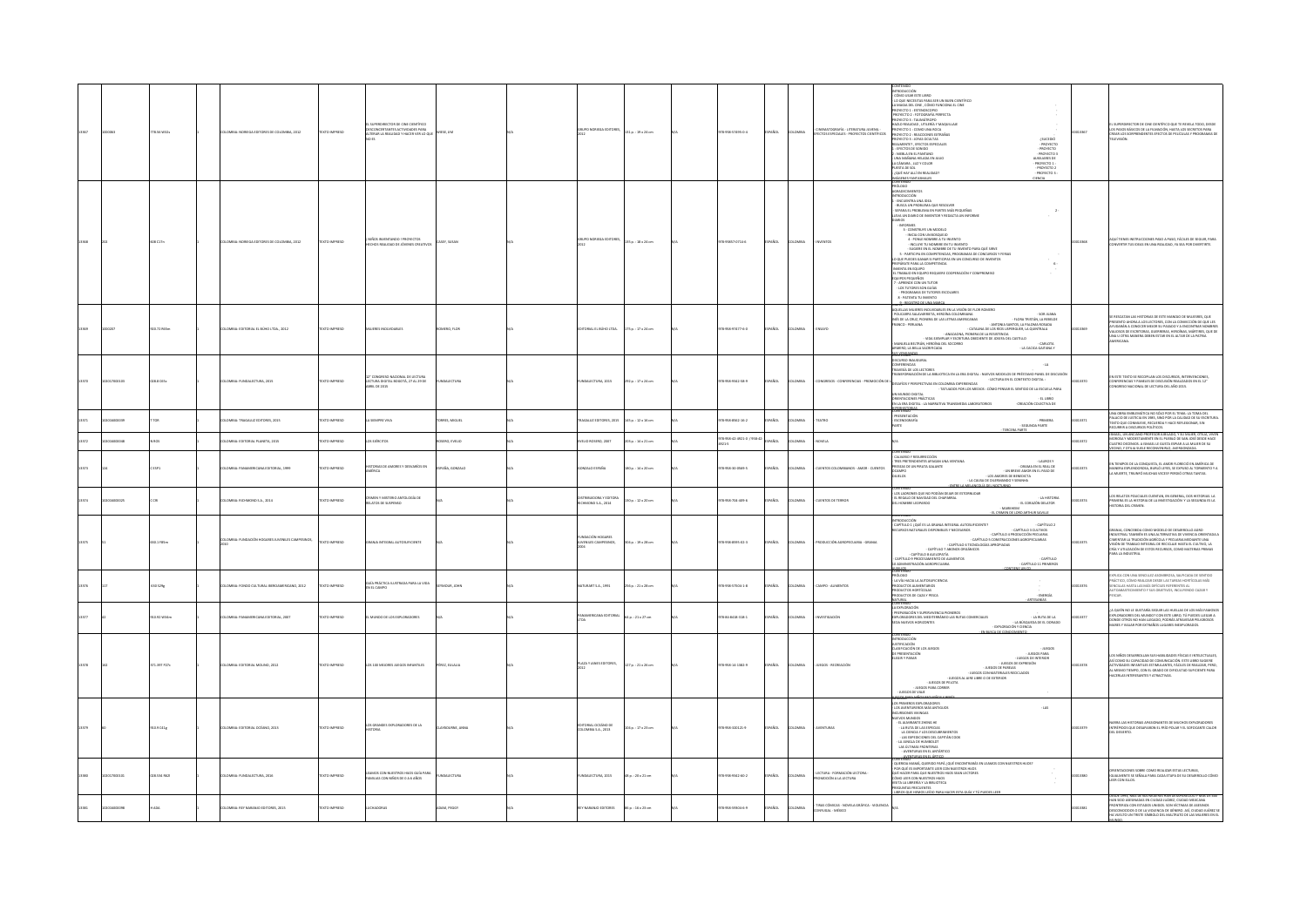|       | thomps       | 27.625 IS7g | DLOMBIA: FUNDALECTURA, 2009                 | OZERNI OTXI        | A IFLA DE SERVICIOS BIBLIOTECARIOS<br>A LA PRIMERA INFANCIA                                                                                  | <b>ALECTURA</b>                                                                                                                                                                                | NDALECTURA, 2009                          | $56a : 21 \times 24$ cm | 78-958-9342-36-7 | <b>PAÑOL</b> | <b>AIGMOJO</b>  |                                                                                | $\begin{array}{c} \textbf{MISION DE} \\ \textbf{- SASTISIACER LAS} \end{array}$<br>BOADES DE LAS FAMILIAS CON NIÑOS MENORES DE TRES AÑOS<br>- POSLACIÓN OBJETIVO<br>$-$ seconds $3$<br>- LISTA DE CONTROL : ¿EN QUÉ FASE DEL PROCESO ESTÁ LA BIBLIOTECA?<br>$-$ secondru 4                                                                                                                                                                                                                                                                                                                                                                                                                                                                                                                                                                   | 013382      | STA GUÍA RECOGE LA EXPERIENCIA DE VARIAS BIBLIOTECAS QUE<br>ALREDEDOR DEL MUNDO TRABAJAN CON LA PRIMERA INFANCIA,<br>ESTAMOS SEGUROS DE QUE SUS LOGROS SERÁN UNA INSPIRACIÓN<br>ARA NUESTRAS BIBLIOTECAS PÚBLICAS.                                                                                                       |
|-------|--------------|-------------|---------------------------------------------|--------------------|----------------------------------------------------------------------------------------------------------------------------------------------|------------------------------------------------------------------------------------------------------------------------------------------------------------------------------------------------|-------------------------------------------|-------------------------|------------------|--------------|-----------------|--------------------------------------------------------------------------------|----------------------------------------------------------------------------------------------------------------------------------------------------------------------------------------------------------------------------------------------------------------------------------------------------------------------------------------------------------------------------------------------------------------------------------------------------------------------------------------------------------------------------------------------------------------------------------------------------------------------------------------------------------------------------------------------------------------------------------------------------------------------------------------------------------------------------------------------|-------------|--------------------------------------------------------------------------------------------------------------------------------------------------------------------------------------------------------------------------------------------------------------------------------------------------------------------------|
|       |              | <b>MON4</b> | LOMBA: SUDAMERICANA, 2010                   | TO IMPRESO         | <b>MUDA</b>                                                                                                                                  | ONTAÑA IBÁÑEZ, FRANCISCO                                                                                                                                                                       | <b>NCISCO MONTAÑA</b><br><b>SEZ, 2010</b> | ilip.: 13 x 21 cm       | 8-958-8662-07-7  | AÑOL         | <b>AIGMOJ</b>   | <b>NOVELA JUVENIE</b>                                                          |                                                                                                                                                                                                                                                                                                                                                                                                                                                                                                                                                                                                                                                                                                                                                                                                                                              | <b>LISS</b> | S UNA DE LAS MÁS GRANDES OBRAS DE LA LITERATURA<br>HISPANDAMERICANA, CON UNA NARRACIÓN INTENSAMENTE VITAL Y<br>POÉTICA, LE OFRECE AL LECTOR UNA EXPERIENCIA LITERARIA QUE LO                                                                                                                                             |
|       |              | 58.403 P25c | LOMBA: INTERMEDIO EDITORES, 2015            | DZERRINI OTXIT     | MO SER EMPRESARIO Y NO FRACASAR<br>EL INTENTO                                                                                                | EÑA NOSSA, LISANDRO                                                                                                                                                                            | DRO PEÑA NOSSA, 2015 167 p. : 15 x 23 cm  |                         | 78-958-757-477-7 | PAÑOL        | <b>CLOMBIA</b>  | OCIEDAD - EMPRESA - PARTICIPACIÓN ACTIVA                                       | SENTACIÓN<br>LOGO<br>PÍTULO 1 CONDICIÓN HUMANA<br>ERENCIAS SOCIOCULTURALES<br>CAPÍTULO 2 PARTICIPACIÓN<br>GANCIA E INTRANSIGENCIA EN UNA SOCIEDAD FAMILIAR<br>CAPITULO 2 P.<br>- SELACIONES PASSIVAS - SELACIONES PASSIVAS -<br>- CARENCIA DE CONTROLES<br>CTIVA<br>CAPITULO 3<br>- JUEGOS LIBIORIOSOS -<br>- ATRACCIÓN EQUIVOCADA<br>- CAPÍTULO 4 ADICCIONES Y EMPRESA                                                                                                                                                                                                                                                                                                                                                                                                                                                                      |             | aarcará para siempre.<br>ARE UNA VENTANA HACIA EL MUNDO DE LOS NEGOCIOS A TRAVÉS DE<br>UNA SERIE DE RELATOS TOMADOS DE REALIDADES VIVIDAS POR<br>EMPRESARIOS QUE ALGUNA VEZ TUVIERON EL SUEÑO DE SACAR<br>ADELANTE UNA EMPRESA.                                                                                          |
|       |              | 2.868 1714  |                                             | <b>IMPRESO</b>     | LÚDICAS PARA PREESCOLAR : A<br>ITMO DE NUESTRO FOLCLOR                                                                                       | man ciri                                                                                                                                                                                       |                                           | .<br>5 p. : 16 x 24 cm  | 1958-20-0394-    |              |                 |                                                                                | TENIDO<br>ENTACIÓN<br>RA PARTE<br>TERÍSTICAS GENERALES DEL NIÑO PREESCOLAR<br>ANATÓMICAS<br>TIVAS<br>$\begin{tabular}{cccc} \multicolumn{2}{c}{\textbf{0.0000.}} \multicolumn{2}{c}{\textbf{0.0000.}} \multicolumn{2}{c}{\textbf{0.0000.}} \multicolumn{2}{c}{\textbf{0.0000.}} \multicolumn{2}{c}{\textbf{0.0000.}} \multicolumn{2}{c}{\textbf{0.0000.}} \multicolumn{2}{c}{\textbf{0.0000.}} \multicolumn{2}{c}{\textbf{0.0000.}} \multicolumn{2}{c}{\textbf{0.0000.}} \multicolumn{2}{c}{\textbf{0.0000.}} \mult$<br>TENTES PARTY<br>.<br>TOS PEDAGÓGICOS Y DIDÁCTICOS DE LA ENSEÑANZA DE LA DANZA EN PREESCOLAR<br>- OBJETIVOS GENERALES<br>- RECOMENDACIONES PARA LOS DOCENTES<br>$\begin{array}{c} \cdot \text{MetIOOLOGIA}\\ \text{CUAATA PARTE} \end{array}$<br>- IA DANZARI                                                         |             | NUAL PRÁCTICO EN EL QUE SE EXPLICA CON LENGUAJE SENGILLO Y<br>NADA TÉCNICO, EL SENTIDO Y LA MANERA DE INICIAR AL NIÑO, A<br>TEMPRANA EDAD EN LA PRÁCTICA DE LA DANZA.                                                                                                                                                    |
|       | 7000100      | 8.55 C65b   | LOMBA: FUNDALECTURA, 2013                   | EXTO IMPRESO       | ER CONGRESO NACIONAL DE LECTURA :<br>ER ENCUENTRO INTERNACIONAL DE<br>BIBLIOTECAS ESCOLARES LA BIBLIOTECA<br>ESCOLAR : REALIDADES Y DESAFÍOS | ALECTURA                                                                                                                                                                                       | NDALECTURA, 2013                          | 365 p.: 17 x 24 cm      | 78-958-9342-44-2 | <b>PAÑOL</b> | AIGMOJO         | ONGRESOS - CONFERENCIAS - BIBLIOTECAS<br>SCOLARES<br>ECTORES<br>- FORMACIÓN DE | PRESENTACIÓN<br>- TRIPLICAMOS LAS METAS, PERO QUEREMOS LLEGAR MUCHO MÁS LEIOS<br>- PARA FORMAR<br>CTORES : UNA CRECIENTE INVERSIÓN EN LIBROS PARA LA PRIMERA INFANCIA<br>PRIMER TALLER DE BIBLIOTECAS ESCOLARES -<br>- CIUDADANOS LECTORES PARA EL SIGLO XXI CONFERENCIAS<br>- HACIA LA CIUDADANÍA LETRADA DEL SIGLO XXI (CON LAS BIBLIOTECAS ESCOLARES)<br>- EXPERIENCIAS<br>LEER ES MI CUENTO : DE LA<br>LIER ES MI CUENTO : DE LA .<br>ECTURA A LA FORMACIÓN ESTÉTICA Y LITERARIA - ORIENTACIONES PRÁCTICAS<br>PROPUESTA DIDÁCTICA PARA RESCATAR LA ESCRITURA DE LAS TARIAS -<br>COLARES<br>$-$ MESAS<br>$-$ FORMACIÓN<br>NDAS<br><b>CARLO VITE</b>                                                                                                                                                                                       |             | EN ESTE TEXTO SE RECOPILAN LAS CONFERENCIAS, EXPERIENCIAS,                                                                                                                                                                                                                                                               |
|       |              |             | MBA : EDITORIAL GÉMINIS, 2016               | XTO IMPRESO        | <b>TOS DE TERROR 2</b>                                                                                                                       | IENNETT, JILL ; KRAILING, TESSA ;<br>ILWORTH, GARRY ; PRICE, SUSAN                                                                                                                             | IVAJAL SOLUCIONES<br>ICATIVAS, 1996       | .<br>1 p. : 12 x 20 cm  | 18-958-776-833-6 |              | <b>OMBIA</b>    | UENTOS - TERROR                                                                | LOWIENIUO<br>- LA OTRA HABITACIÓN , JILL BENNETT<br>- CAMPANAS DE NAVIDAD, TESSA, KRAILING<br>DEL LEÑADOR, GARRY KLWORTH<br>$\begin{array}{c} \cdot \text{ E. ENIGMA} \\ \cdot \text{ A CAMPO TRAVIISA}, \end{array}$                                                                                                                                                                                                                                                                                                                                                                                                                                                                                                                                                                                                                        |             | STA ES UNA RECOPILACIÓN DE CUATRO CUENTOS DE TERROR, TAN<br>EROSÍMILES QUE PODRÍAN SER REALES.                                                                                                                                                                                                                           |
|       |              |             | <b>DMBIA: TRAGALUZ EDIT</b><br>DRES, 2013   |                    | TADORES EN EL NUEVO MUNDO                                                                                                                    | TORO, GRASSA ; CARRIÓ, PE                                                                                                                                                                      | LOS GRASA TORO, 2013                      | 48 p. : 15 x 12 cm      | 15.038.8562.88-9 |              |                 |                                                                                | USAN PRICE<br>ONTENIDO<br>CRÓNICAS DE INDIAS<br>CRUIRDO DE INDIAS<br>CONQUISTADORES EN EL NUEVO MUNDO<br>$-RLAM$<br>RANO<br>${\begin{array}{l} .\text{ IJAN} \\ .\text{ IIAN} \end{array}}$ - RIANTO ROSAL - RENITO ROSAL - RENITO ROSAL -<br>.<br>Corenzo<br>Fernández<br>PEDRO SARMIENTO DE GAMBOA<br>$\begin{minipage}{0.9\linewidth} \begin{tabular}{c} \multicolumn{2}{c}{\textbf{0.0000}} \multicolumn{2}{c}{\textbf{0.0000}} \multicolumn{2}{c}{\textbf{0.0000}} \multicolumn{2}{c}{\textbf{0.0000}} \multicolumn{2}{c}{\textbf{0.0000}} \multicolumn{2}{c}{\textbf{0.0000}} \multicolumn{2}{c}{\textbf{0.0000}} \multicolumn{2}{c}{\textbf{0.0000}} \multicolumn{2}{c}{\textbf{0.0000}} \multicolumn{2}{c}{\textbf{0.0000$<br>$\begin{array}{c} \cdot \\ \cdot \\ \cdot \\ \cdot \\ \cdot \\ \cdot \\ \cdot \\ \cdot \\ \end{array}$ |             | ESTE UBRO ES UNA SELECCIÓN DE ANÉCDOTAS QUE RETRATA LAS<br>1950/LITAS EXPERIENCIAS DE LOS CONQUISTADORES EN EL NUEVO<br>MUNDO: EL ESCRITOR, GRASSA TORO, EXPLORÓ TEXTOS OLVIDADOS,<br>MILES Y MILES DE PÁGINAS ANTIGUAS, PARA RETOMAR S                                                                                  |
|       |              |             | MISA: RANDOM HOUSE MONDADORI, 2012          | KTO IMPRESO        | MÓS A LOS PRÓCERE                                                                                                                            |                                                                                                                                                                                                | BLO MONTOYA, 2010                         | 56 p. : 15 x 23 cm      | 18-938-8618-32-6 |              |                 | STORIA - COLO                                                                  | RÓLOGO<br>ANTONIO NARIÑO, TRADUCTOR<br>$\begin{minipage}{0.9\textwidth} \begin{tabular}{cc} \multicolumn{2}{c}{\textbf{0.1.5}} \multicolumn{2}{c}{\textbf{0.1.5}} \multicolumn{2}{c}{\textbf{0.1.5}} \multicolumn{2}{c}{\textbf{0.1.5}} \multicolumn{2}{c}{\textbf{0.1.5}} \multicolumn{2}{c}{\textbf{0.1.5}} \multicolumn{2}{c}{\textbf{0.1.5}} \multicolumn{2}{c}{\textbf{0.1.5}} \multicolumn{2}{c}{\textbf{0.1.5}} \multicolumn{2}{c}{\textbf{0.1.5}} \multicolumn{2}{c$<br>- 1052<br>- FRANCISCO<br>- ANTONI FAMIN DE VARIGAS,<br>- ANTONIO ARBOLEDA, SOBREVIVIENTE<br>- JOSÉ MARÍA CABAL, OCIOSO<br>- SIMÓN BOLÍVAR, BAILARÍN<br>- ANTONIO BARAYA, ESTRATEGA<br>- MANUEL ATANASIO GIRARDOT, ABANDERADO<br>- FRANCISCO DE PAULA SANTANDER, LEGULEYO                                                                                     |             | A DIVERTIDA Y FERGE DEMOLICIÓN DE LA INDEPEN<br>ES UNA UNERTIIGA T FERGE DEMOCICION DE LA INDISFENDENCIA<br>COLOMBIANA Y SU PATRIA BOBA, ESTE ES UN UBRO AUDAZ Y ESPERA<br>LA BIOGRAFÍA ENCICLOPÉDICA, ESTE ES UN UBRO AUDAZ Y ENFER<br>EN LA CUENTÍSTICA COLOMBIANA.                                                    |
| 13350 | 102017000095 | 028.5 AS3b  | COLOMBIA: ORDHARD BOOKS,                    | OZERRA OTXIT       | LOS BEBÉS LES ENCANTAN LOS LIBROS<br>UNA GUÍA PARA ADULTOS                                                                                   | ANHOLT, CATHERINE ; ANHOLT, LAURENCE FUNDALECTURA                                                                                                                                              |                                           | 14 p. : 21 x 14 cm      |                  |              | SPAÑOL COLOMBIA | stats - cutwros                                                                | N/A                                                                                                                                                                                                                                                                                                                                                                                                                                                                                                                                                                                                                                                                                                                                                                                                                                          | 00013350    | GUÍA PARA ADULTOS.                                                                                                                                                                                                                                                                                                       |
|       |              |             | PAÑA: EDITORIAL JUVENTUD, 2014              | XTO IMPRESO        | IUNDO DE CUENTOS : CUENTOS<br>FULARES DE LOS CINCO CONTINENTES                                                                               | SASOL, ANNA ; BLANCH, TERESA                                                                                                                                                                   | NA GASOL                                  | 159 p. : 18 x 24 cm     | 78-958-8846-32-3 | <b>AÑOL</b>  | <b>MBIA</b>     |                                                                                | <b>NÓLOUGO</b><br><b>ROPA</b><br>LUMOTO<br>BILO DEL CAMPESINO (RUSIA)<br>(GUATEMALA)<br>(ALASKA)<br>(ALASKA)<br>LA FLAUTA :<br>EL ALMENDRO MÁGICO :<br>EL ORIGEN DE LAS MONTAÑAS<br>- EL COCCORILO, IL CHOCHI Y EL PASTOR (PAKSTÁN)<br>- EL LEÓN V EL HOMBBE (EGIPTO)<br>- EL MARIEDO V EL CONVENIDE (REIPTO)<br>- EL MARIEDO SUGA DA MARIA (MUNICA ZELANDA)<br>- LOS CUER<br>- LOS CUERVOS                                                                                                                                                                                                                                                                                                                                                                                                                                                  |             | DURANTE SIGLOS, LOS CUENTOS POPULARES HAN AYUDADO A DAR<br>RESPUESTA A LAS PREDUNTAS QUE EL HOMBRE SE HA FORMULADO. A<br>TRAVÉS DE LOS RELATOS SE MUESTRA LA COMPLEHDAD DE LOS<br>SENTIMENTOS, SE PORDOROGNAN ESPERANZA, CONSINTE LAS<br>A                                                                               |
|       |              | 2.868 17161 | MBA: COOPERATIVA EDITORIAL MAGISTERIO, 2997 | <b>CTO IMPRESO</b> | GUÍA PRÁCTICA PARA LA ENSEÑANZA Y<br>APRENDIZAJE                                                                                             | CBAR, CILO PATRICI                                                                                                                                                                             |                                           | 151 p. : 16 x 24 cm     | 18-958-20-0385-4 |              |                 |                                                                                | TIFICACIÓN<br>MERA PARTE<br>IMAGEN HISTÓRICA DE LA DANZA<br>SEGÚN SU FUNCIONALIDAD<br>LA DANZA :<br>SEGUNDA PARTE<br>PROGRAMA DE DANZAS - PROFESTA -<br>OBJETIVOS GENERALES DE LA ASIGNATURA -<br>TERCERA PARTE<br>DANZAS TRADICIONALES -<br>REGIÓN DE LA COSTA PACÍFICA<br>REGIÓN PEDAGÓGICA DE LA DANZA<br>$-$ REGIÓN DE<br>LLANOS ORIENTALES<br>- REGIÓN INSULAR<br>- REGIÓN DEL AMAZONAS                                                                                                                                                                                                                                                                                                                                                                                                                                                 |             | EL CONTENIDO DE ESTE LIBRO OFRECE TRES PARTES: LA PRIMERIA<br>PARTE, EL ASPECTO HISTÓRICO DE LA DANZA, EN LA SEGUNDA, SE<br>PRISENTAN UN PROGRAMA O GUÍA PAPA LA ENSEÑARZA APRENDIZA<br>DE LAS DANZAS. EN LA TERCERA SE PRESENTA UNA MU                                                                                  |
|       |              | 96.1 731a2  | MBA: EDITORIAL NOMOS, 2012                  | OZERNI OTXI        | THERE JUEGOS AL ARE LIBRE                                                                                                                    | <b>DO HIAN IDOF-GONZÁLEZ MARÍA D</b><br>LAMPO, JUAN JUSE   GUNZALEZ, MARIA UR<br>MAR ; REAL, AMELIA ; SARABIA, DIEGO ;<br>SANTAMARTA, JESÚS EDUARDO ; MAZÓN,<br><b>ACTOR: URIEL JOSÉ RAMÓN</b> | TORIAL INDE                               | 89 p. : 23 x 14 cm      | 75-958-57-4880-4 | <b>PAÑOL</b> | <b>AIGMOJ</b>   | UEGOS - RECREACIÓN                                                             | IN HIMINA<br>TEIZACIÓN DEL FICHERO<br>STRUCCIONES<br>TEIZADAS EN LA IDENTIFIC<br>ADÓN DE LAS FICHAS<br>JU:<br>- AL MONDIU-<br>- BAL PASAR LA BARCA<br>- BOTE - BOTE<br>- PELOTAF ? "-<br>- CAZAPELOTAS DE AGUA<br>- CICLO DEL AGUA<br><b>ROJLACIÓN DE LA SAVIA</b><br>- COMBA<br>- CONCIERTO<br>- CONTRABANDISTAS<br><b>JARURAL</b>                                                                                                                                                                                                                                                                                                                                                                                                                                                                                                          |             | JERE SER UNA PROPUESTA NO SOLAMENTE DIRIGIDA AL ÁMBITO<br>SCOLAR SINO TAMBIÉN A TODOS AQUELLOS MOMENTOS O<br>.<br>ITUACIONES EN LOS QUE JUGAR CONSTITUYE, ADEMÁS DE UN PLACER.<br>INA OPORTUNIDAD PARA EXPERIMENTAR, COMPARTIR, TENER<br>UEVAS EXPERIENCIAS.                                                             |
|       |              |             | LOMBIA: EDITORIAL KIMPRES S.A.S., 2014      | OZERNI OTXI        | <b>SONCE</b>                                                                                                                                 | AMÉNEZ, MIGUEL ; AMÉNEZ, AOSÉ LUIS ;<br>CRUZ, ANDRÉS                                                                                                                                           | GUNA LIBROS, 2014                         | 14p.: 15 x 23 cm        | 78-958-8812-21-2 | MAGE.        | <b>AIGMOJO</b>  | HISTORIA - BOGOTÁ - NOVELA GRÁFICA - TIRAS CIR/A                               |                                                                                                                                                                                                                                                                                                                                                                                                                                                                                                                                                                                                                                                                                                                                                                                                                                              |             | ESTA NOVELA GRÁFICA VUELVE SOBRE UNO DE LOS EPISODIOS MÁS<br>DOLOROSOS DE LA HISTORIA RECENITE DE COLOMBIA, ACERCÁNDONOS<br>A SU PLANO MÁS ÍNTRAO Y PRIVADO. POR MEDIO DE LA RICCIÓN, NOS<br>MUESTRA LAS HORAS DE ESPERA, ANGUSTIA Y ESPERARZA VIVIDAS POR<br>LA FAMILIA DE UNO DE LOS ONCE DESAPARE<br><b>ACID ACID</b> |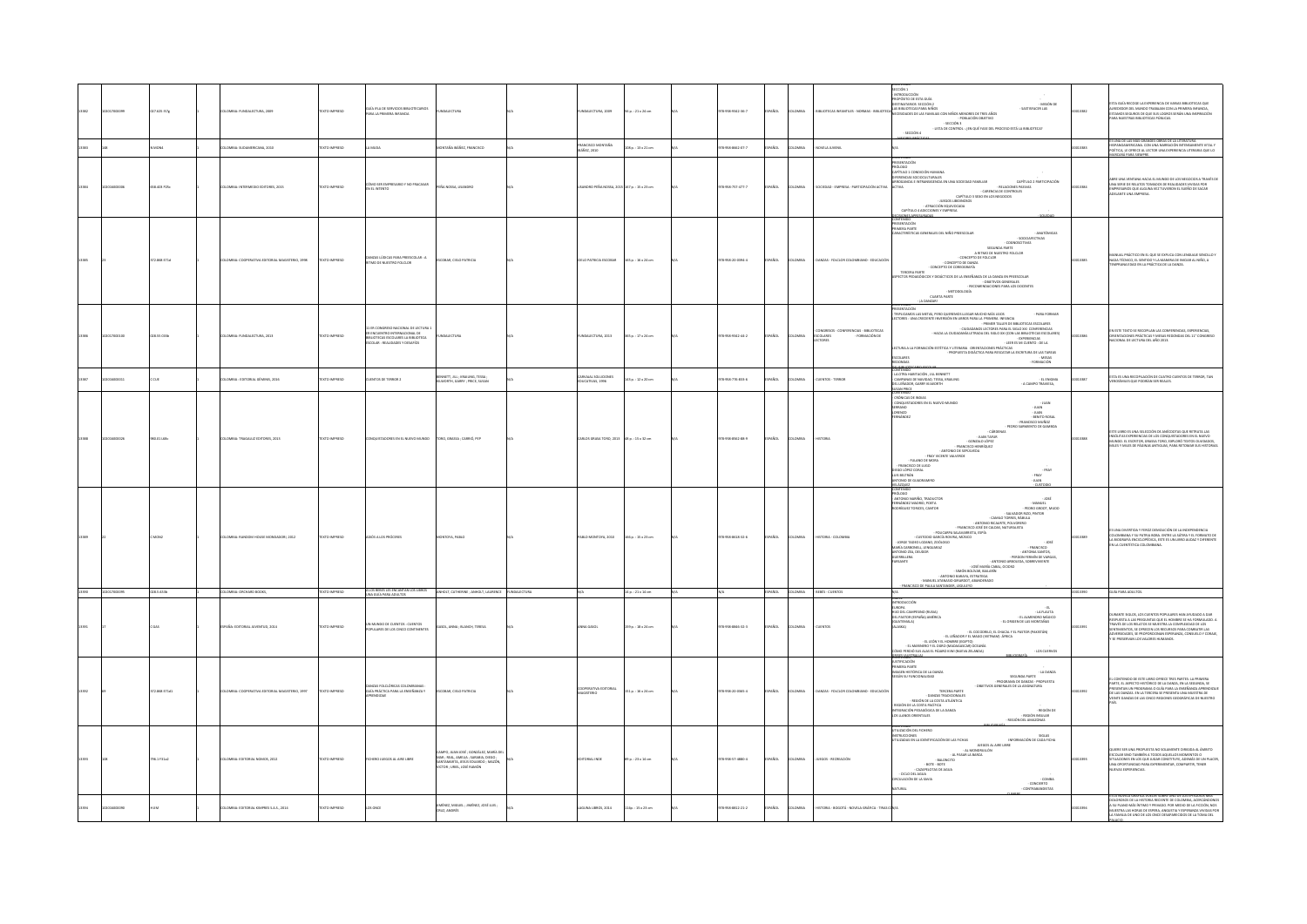|  |                     | LOMBA: VICENS VIVES COLOMBIA., 2015            | OZERNI OTXI        | TONO MACHADO POESÍA                                                            | ARLOS MAINER, JOSÉ             | VICENS VIVES, 2015       | 114 p. : 13 x 20 cm     | 0.03-153-8522     | <b>PAÑOL</b>                             | OLOMBIA        | OESÍA                                              | RODUCCIÓN<br>UN RETRATO DE MACHADO<br>- VIDA DE -<br>CÍRCULOS EN<br>UN POETA ESPAÑOL<br>TORNO A UNA VIDA : HACIA AFUERA<br>- CÍRCULOS EN TORNO A UNA<br>- LA EVOLUCIÓN DE UN LIBRO : UNAS<br>$\begin{minipage}{0.09\textwidth} \begin{tabular}{c} \multicolumn{2}{c}{\textbf{0.09\textwidth} \begin{tabular}{c} \textbf{0.09\textwidth} \begin{tabular}{c} \textbf{0.09\textwidth} \begin{tabular}{c} \textbf{0.09\textwidth} \begin{tabular}{c} \textbf{0.09\textwidth} \begin{tabular}{c} \textbf{0.09\textwidth} \begin{tabular}{c} \textbf{0.09\textwidth} \begin{tabular}{c} \textbf{0.09\textwidth} \begin{tabular}{c} \textbf{0.09\textwidth} \begin{tabular}{c} \textbf{0.09$<br>- POESÍAS<br>INDICE DE TÍTULOS                                                                                                                                                 |        | IONIO MACHADO CONSTITUYE UNO DE LOS MAS VALIOSOS<br>ADOS DE LA LÍRICA ESPAÑOLA.                                                                                                                                                                                                                                                                                                                                                                                         |
|--|---------------------|------------------------------------------------|--------------------|--------------------------------------------------------------------------------|--------------------------------|--------------------------|-------------------------|-------------------|------------------------------------------|----------------|----------------------------------------------------|-------------------------------------------------------------------------------------------------------------------------------------------------------------------------------------------------------------------------------------------------------------------------------------------------------------------------------------------------------------------------------------------------------------------------------------------------------------------------------------------------------------------------------------------------------------------------------------------------------------------------------------------------------------------------------------------------------------------------------------------------------------------------------------------------------------------------------------------------------------------------|--------|-------------------------------------------------------------------------------------------------------------------------------------------------------------------------------------------------------------------------------------------------------------------------------------------------------------------------------------------------------------------------------------------------------------------------------------------------------------------------|
|  | 1.829861 MS34k tj.2 | MBA: MINSTERIO DE EDUCACIÓN NACIONAL, 2015     | TO IMPRESO         | ALCO AMA A JUAN TAMA DE LA<br>RELLA                                            | STERIO DE EDUCACIÓN NACIONA    |                          | p.: 22 x 22 cm          | 8-958-691-609-1   | SOL.                                     | <b>XOMBIA</b>  | ITNOEDUCACIÓN<br>IDUCACIÓN INDÍGENA                | IESENTACIÓN<br>VTRODUCCIÓN<br>OS NASA                                                                                                                                                                                                                                                                                                                                                                                                                                                                                                                                                                                                                                                                                                                                                                                                                                   |        | LIBRO JUAN TAMA DE LA ESTRELLA: ESCRITO E ILUSTRADO POR<br>.<br>TAVO ADOLFO YONDA CANENCIO, JOVEN NASA DEL RESGUARDO DE<br>IALÓ (DEPARTAMENTO DEL CAUCA), CONSTITUYE UN IMPORTANTE<br>PORTE PARA LA CULTURA Y EL QUEHACER DE NUESTROS JÓVENES<br>DÍGERAS DE COLOMBIA, LA OBRA CONUGA LA NECESIDAD DE<br>FUNDIR UNA PARTE FUNDAMENTAL DE LA MEMORIA DE LOS<br>RELOS INDÍGENAS NASA Y MESAK CON UNA PROPUESTA DE LECTURA<br>REL MI                                        |
|  | 18.9 T72m           | LOMBA: FUNDALECTURA, 2014                      | OZERNI OTXI        | NUAL DE LA LECTURA EN VOZ ALTA                                                 | RELEASE, JIM                   | <b>DALECTURA</b>         | 123 p.: 16 x 23 cm      | 58-9342-20-5      | MÁCL.                                    | AIGMOJO        | ECTURA - FORMACIÓN LECTORA - PROMOCIÓN             | ntenido<br>RODUCCIÓN<br>VPÍTULO 1<br>UÉ LEER EN VOZ ALTA)<br>ROR3 -<br>POR )<br>CAPÍTULO 2<br>CUÁNDO EMPEZAR A LEER EN (<br>SATA?<br>CLUMNUU EN .<br>CAPÍTULO 3<br>ETAPAS DE LA LECTURA EN VOZ ALTA<br>CAPÍTULO 4<br>- QUÉ HACER Y QUÉ EVITAR AL LEER EN VOZ ALTA<br><b>PITULO 5</b><br>NIDA : COMPAÑERA NATURAL DE LA LECTURA EN VOZ ALTA<br>TURA SILENCIOSA SOST<br>CAPÍTULO 6<br>- BIBLIOTECAS : FAMILIAR, ESCOLAR Y PÚBLICA<br>CAPÍTULO 7<br>CAPTULO 7<br>- ALGUANAS LUCCORAES QUE PODEMAS APRIENDER DE OPRAN, HARRYLOS<br>- ALGUANAS LUCCORAES QUE PODEMAS AR ISLA DE OS CODENOS<br>- CÓMO LUCA - ALGUANAS LUCCHARDO -<br>- CÓMO LUCA EL ARADIA NECORAENDADES PARA LUER EN VOIS                                                                                                                                                                                    | 011107 | ÍA SENCILLA E INSPIRADORA PARA APOYAR A PADRES DE FAMILIA,<br>DOCENTES Y BIBLIOTECARIOS EN LA LABOR DE MOTIVAR EL GUSTO POR<br>LA LECTURA EN NIÑOS Y JÓVENES.                                                                                                                                                                                                                                                                                                           |
|  | 16.03 B12c          | MBA: EDICIONES B, 2012                         | XTO IMPRESO        | <b>SNICAS Y RELATOS DE LA INDEPENDENCIA</b>                                    | ADRÁN PADAUÍ, PEDRO            | <b>CRO PADAU</b>         | 228 p. : 12 x 23 cm     | 78-958-8294-54-4  | <b>PAÑOL</b>                             | <b>AIGMOJO</b> |                                                    | PRÓLOGO<br>EL DÍA QUE SE INSTALÓ LA JUNTA<br>ARRESTO<br>PRSIÓN DE LOS VIRREYES<br>- LA INDEPENDENCIA<br>- SANTAFÉ<br>- JESÚS NAZARENO, GENERALÍSIMO DE<br>AL.<br>ONTIGAT<br>-<br>LA TOMA DE LAS<br>- LA BATALLA CONTRA LA                                                                                                                                                                                                                                                                                                                                                                                                                                                                                                                                                                                                                                               |        | UNA SERIE DE CRÓNICAS, ESCRITAS POR SUS PROTAGONISTAS<br>WA SIME UE COMINIAR, SCAURA VIRON XAS PRODUINING INA.<br>ESTIGICS PRIVILEGIAISCS DE LA ÉPOCA QUE DETERMINÓ LA<br>ESTIGICS PRIVILEGIAISCS DE LA ÉPOCA QUE DETERMINÓ LA<br>ESTORIA COMO JOSÉ ACEVIDO Y GÓMEZ, MANUELLTA SÁDEZ, JOSÉ<br>ELIMO                                                                                                                                                                     |
|  |                     | COMBA: MINISTERIO DE CULTURA, 2009             | OZERNI OTXI        | OS POPULARES DE MI TIERRA<br>UNDINO EL ZAPATERI                                | <b>ESO, CANDELARIO</b>         | NSTERIO DE CULTURA       | 49 p. : 14 x 21 cm      | 178-958-8250-99-1 | <b>PAÑOL</b>                             | <b>AIGNOJO</b> | POESÍA - COLOMBIA - AFROCOLOMBIANA                 | HE CALIFORNIA<br>FRONT COMPANY PROTECTIVAL DE CANDILIARIO OBESO : ENTRE EL RECONOCIMIENTO Y LA EXOTIZACIÓN CANTOS<br>LA ACTIVIDAD INTELECTUAL DE CANDILIARIO OBESO : ENTRE EL RECONOCIMIENTO Y LA EXOTIZACIÓN CANTOS<br><b>VEHICAS INTERESTS</b><br>$\begin{minipage}{0.03\textwidth} \begin{tabular}{l} \multicolumn{2}{l} \multicolumn{2}{l} \multicolumn{2}{l} \multicolumn{2}{l} \multicolumn{2}{l} \multicolumn{2}{l} \multicolumn{2}{l} \multicolumn{2}{l} \multicolumn{2}{l} \multicolumn{2}{l} \multicolumn{2}{l} \multicolumn{2}{l} \multicolumn{2}{l} \multicolumn{2}{l} \multicolumn{2}{l} \multicolumn{2}{l} \multicolumn{2}{l} \multicolumn{2}{l} \multicolumn{2}{l} \multicolumn{2}{l} \multicolumn{2}{l} \multicolumn{2}{l$<br>- CUENTO A MI ESPOSA<br>- CUENTO A MI ESPOSA<br>- CANTO DEL MONTARAZ<br>- EL BOGA CHARLATÁN<br>EXPERIENCIÓN DE UNOS CÓDIC |        | .<br>En él se ve reflejado el sentimiento a flor de piel de un<br>INTELECTUAL NACIDO EN MOMPOX EL 12 DE ENERO DE 1849 Y QUE A<br>SUS 17 AÑOS DECIDE RECORRER EL MAGDALENA EN BUSCA DE LA<br>APITAL PARA INICIAR, GRACIAS A UNA BECA, ESTUDIOS EN EL COLEGIO<br>TAR FUNDADO POR EL GENERAL TOMÁS CIPRIANO DE MOSQUERA.                                                                                                                                                   |
|  | 10.051.011          | LOMBA: PANAMERICANA, 2012                      | OZERNI OTX         | S FIESTAS Y EL FOLCLOR EN COLOMBIA                                             | CAMPO LOPEZ, JAVIER            | AVIER OCAMPO LÓPEZ       | 73 p.: 13 x 20 cm       | 178-958-30-2243-2 | PAÑOL                                    | <b>AIGNOJO</b> | FOLCLOR - FIESTAS POPULARES - IDENTIDAD<br>JETURAL | UNTENEO<br>VTRODUCCIÓN<br>EORÍA DEL FOLCLOR<br>ESTAS EN EL FOLCLOR SOCIAL Y RELIGIOSO<br>LCLOR ANDINO<br>7 - LAS FIESTAS DE LOS INDÍGENAS COLOMBIANOS<br><b>8- REFLEXIONES FINALES</b><br>BELIOGRAFÍA GENERAL<br>corrected to com-                                                                                                                                                                                                                                                                                                                                                                                                                                                                                                                                                                                                                                      | 013400 | MPLOS REPRESENTATIVOS DE LO QUE ÉL MISMO DENOMINA "EL<br>MAPA FOLCLÓRICO" DE NUESTRAS FIESTAS, Y EN UN ESTILO SENCILLO Y<br>DIDÁCTICO.                                                                                                                                                                                                                                                                                                                                  |
|  | 1009 G71g           | MBIA: LOS LIBROS DE EL NACIONAL, 2014          | CTO IMPRESO        | randes niños vidas de niños que<br>Jeron famosos y dejaron huella en<br>STORIA | RREZ, LERI                     |                          | 102 p. : 15 x 21 cm     | 78-958-8841-91-5  | <b>PAÑOL</b>                             | <b>OLOMBIA</b> | OGRAFÍAS - NIÑO                                    | FOTA DEL EDITOR<br><b>CANCAMON</b><br>$\begin{array}{c} \text{CAVID} \\ \text{MNID} \\ \text{LUIS NIV} \end{array}$<br>$\begin{minipage}{0.9\linewidth} \begin{tabular}{r c c } \hline \multicolumn{3}{r}{\textbf{W. U.S.}} \hline \multicolumn{3}{r}{\textbf{W. U.S.}} \hline \multicolumn{3}{r}{\textbf{W. U.S.}} \hline \multicolumn{3}{r}{\textbf{W. U.S.}} \hline \multicolumn{3}{r}{\textbf{W. U.S.}} \hline \multicolumn{3}{r}{\textbf{W. U.S.}} \hline \multicolumn{3}{r}{\textbf{W. U.S.}} \hline \multicolumn{3}{r}{\textbf{W. U.S.}} \hline \multicolumn{3}{r}{\textbf{W.$<br>W.D.<br>WINDOWS MENUHIN<br>- LUCÍA, JADNTA Y FRANCISCO<br>LEY TEMPLE<br>- ANA                                                                                                                                                                                                  |        | UENTA LA VIDA DE REYES, HÉRDES, GENICIS, ARTISTAS, ATLETAS Y<br>EFENSORES DE LA HUMANIGAD, PERSORAS QUE DISDE SU INFANCIA<br>EMOSTRARON SUS DOTES Y CAPACIDADES PARA IDEAR, CREAR Y<br>ESCUBRIR NUEVAS FORMAS DE MIRAR EL MUNDO.                                                                                                                                                                                                                                        |
|  |                     | COMBIA: ALFAGUARA, 2012                        | OZERNI OTXI        | <b>LOGÍA LOS MEJORES RELATOS</b><br>STÓRICOS                                   |                                | PAGUARA, 2004            | 189 p. : 13 x 21 cm     | 178-958-704-126-2 | MAGE.                                    | <b>AIGMOJO</b> | <b>ISTORIA</b>                                     | OLD<br>OLDGO<br>YENDA DEL LEGADO DEL MORO, WASHINGTON IRVING<br>now<br>- LA ROSA, EMILIA PARDO BAZÁN<br>- EL PRINCIPE ROMÁN, JOSEPH CONRAD<br>- EL SITIO DE KREMINA, HERMANN HESSE<br>- LA VERDAD DEL CASO DE ISCARIOTE, ALFONSO HERMÁNDEZ CATÁ<br>EL ENEMIGO. ARTURO USLAR PIETRI<br>EL INQUISIDOR, FRANCISCO AYALA<br>RGENTO, JESÚS FERNÁNDEZ SANTOS<br>REFERENCIAS                                                                                                                                                                                                                                                                                                                                                                                                                                                                                                   | 013402 | OS CUENTOS HABLAN AL CORAZÓN Y A LA FANTASÍA. AL TIEMPO QUE<br>RECONSTRUYEN AMBIENTES LEJANOS DE FORMA DINÁMICA Y<br><b>BACTIVA</b>                                                                                                                                                                                                                                                                                                                                     |
|  |                     | MBA: COMBEL EDITORIAL S.A., 2012               | TO IMPRESO         | <b>MAS INCREBLES</b>                                                           |                                | OMBEL EDITORIAL S.A.,    | $p.$ : 22 x 30 cm       | 8-958-14-1377-5   | io.                                      | MBIA           | .<br>TORIAS - AVENTURAS                            | ASTA LA CHINA<br>$\cdot$ VOLAR - KON - TIKI<br>tártida                                                                                                                                                                                                                                                                                                                                                                                                                                                                                                                                                                                                                                                                                                                                                                                                                  |        | AGONIZADAS POR HOMBRES Y MUJERES VALIENTES QUE<br>SUIERON UN SUEÑO, UNA IDEA QUE A LA MAYORÍA LES<br>IERÍA INALCANZABLE E INCLUSO DISPARATADA.                                                                                                                                                                                                                                                                                                                          |
|  | 1.73 0613           | MBIA: PANAMERICANA, 2003                       | CO IMPRESO         | GAR ENCANTADO Y OTROS CUENTOS                                                  | .<br>DGOL, NIKOLAI VASILIEVIEH |                          | 20 p. : 17 x 24 cm      | 8-958-30-0675-3   | AÑDL                                     | <b>COMBIA</b>  | ENTOS RUSOS - LITERATURA JUVEN                     | RÓLOGO<br>RÓLOGO<br>MAYO O LA AHOGADA<br>ROCHINETZ<br>LA NOCHE<br>- EL MERCADO DE<br>- LA CARTA PERDIDA<br>JOORCVICH SHRONKA Y SU TÍA<br>DO<br><b>IN EN EX</b><br>GAR ENCANTADO                                                                                                                                                                                                                                                                                                                                                                                                                                                                                                                                                                                                                                                                                         |        | PARENTAIN MALCAREALE INCLUDE DESPARATION.<br>THE TANK AND CONSIDER THE LAND CONSIDERATION CONTINUES INTO A TAXA AND CONSIDER THE CONSIDERATION CONSIDERED A<br>ETH GRAN ANTION, CONSIDERING ALS USES CARDS INFORMATION, DE<br>THE GRAN                                                                                                                                                                                                                                  |
|  | 101104.00           | OMBIA: PANAMERICANA, 1997                      | OZERNI OTXI        | AEC DEL FOLKLORE COLOMBIANO                                                    | ABADÍA MORALES, GUILLERMO      | AMERICANA EDITORIAL      | 05 p.: 16 x 23 cm       | 78-958-30-0178-9  | AÑOL                                     | <b>AIGMOJO</b> | DUKLORE - CULTURA POPULAR - COLOMBIA               | PRÓLOGO<br><b>Series</b><br>PÍTULO PRIMERO / QUÉ ES EL FOLKLORE?<br>CAPÍTULO<br>- CAPÍTULO TERCERO<br>SUNDO REGIÓN ANDINA<br>GIÓN CARIBE<br>- CAPÍTULO CUARTO REGIÓN<br>- CAPÍTULO QUINTO REGIÓN LLANERA<br>- CAPÍTULO SEXTO REGIÓN INSULAR<br><b>SIFICA</b>                                                                                                                                                                                                                                                                                                                                                                                                                                                                                                                                                                                                            |        | NUESTRA CULTURA POPULAR Y SUS PRINCIPALES MANIFESTACIONES.<br>DE LA MANO DEL MAESTRO GUILLERMO ABADÍA MORALES, UNO DE LOS<br>MÁS AUTORIZADOS INVESTIGADORES EN EL TEMA DEL FOLKLORI, EL<br>LECTOR ENCONTRARÁ EN ESTE LIBRO UNA ENORME V<br>20005.                                                                                                                                                                                                                       |
|  | nosa cj.1           | MINA-MINISTERIO DE CULTURA, 2010               | <b>STO IMPRESO</b> | OBRE NUPCIAS Y AUSENCIAS, Y OTROS<br><b>UENTOS</b>                             | OTHER ADDITION                 | ABUTES OF CURRENT        | $34a : 14 \times 21$ cm | 15.018.8710.08.4  | a Smr                                    | <b>MARIA</b>   | CUNTOS CULT                                        | INDICE<br>SOBRE<br>ESPECTROS<br>PRÓLOGO<br>FRÓLOGO<br>KUPCIAS Y AUSENCIAS<br>ESPECIALS<br>LA AGONÍA DE TULIA<br>DESDE EL OTRO LADO DEL VIAJE<br>- RÉQUIEM PARA VIOLÍN SOLO<br>- LAS BODAS DEL TIBURÓN DE PLATA DE LA CASA HUIDIZAS Y<br>ROS CUENTOS SOBRE FUGAS                                                                                                                                                                                                                                                                                                                                                                                                                                                                                                                                                                                                         |        | EL PRIMER LIBRO DE LENITO ROBINSON-BENT, SOBRE NUPCIAS Y<br>AUSENCIAS, QUE AHORA SE REEDITA, ESTÁ LLENO DE PROMESAS. LO<br>ESCRIBIÓ EN PARÍS CUANDO TENÍA VEINTIOCHO AÑOS Y HABÍA DEJAD<br>.<br>175ÁS A PROVIDENCIA, LA ISLA DEL CARIBE, DE DECISIETE KILÓMETROS<br>11ADRADOS Y CINCO MIL HABITANTES. PARTIÓ PORQUE QUERÍA<br>ONOCER EL MUNDO COMO LO HACÍAN MUCHOS HOMBRES ISLEÑOS,<br>OLO QUE ELLOS SE IBAN EN VELEROS HACIA PUERTOS SIN NOMBRE.                      |
|  |                     | MBIA: PERSPECTIVA EDITORIAL CULTURA S.A., 2002 | TO IMPRESO         | A VUELTA AL MUNDO EN OCHENTA                                                   | ANÉ I RERA, ALBERTO            | <b>DRIEL OMAR MÉNDEZ</b> | 41 p.: 29 x 30 cm       | 78-958-46-0834-5  | AÑDL                                     | <b>COMBIA</b>  | ERATURA UNIVERSAL - CUENTOS                        | ÍNDICE<br>- LA SOPA DE AJO (CATALUÑA)<br>CANES Y LAS LIEBRES (MALLORCA)<br>ENCANTANDA (ROSELLÓN)<br>(PROVENZA)<br>LOS<br>LA BARCA -<br>LA BARCA -<br>CONTRACORRENTE<br>- EL ORIGEN DEL LAGO THS<br>- EL ORIGEN DEL LAGO THS<br>-<br>NGLATERRA)<br>NGLATERRA)<br>(ANDA)<br>UN EMBAJADOR SINGULAR (ESCOCIA)<br>- EL ALMA DEL VIEJO BRIAM (ISLANDIA)                                                                                                                                                                                                                                                                                                                                                                                                                                                                                                                       |        | SAO QUE ELEGIS MI BAN DI VILINISTO HAN A POLITICS AN NONDRE.<br>1971 - ELECTRIS MINOR CONTRA MARIAMANIS QUE REPRESENTAN UNA SIGNA PARTIE DE COS LOS PAÍSES DE ELECTRIS MINOR<br>1974 - ELECTRIS DE COS DE COS PRODUCTO EL QUE DEBAN<br>SKA HASTA LA TIERRA DEL FUEGO. PASA POR OTRO OCÉANO. EL<br>ANTICO: DESPUÉS DE RESEGUIR VARIOS PAÍSES DEL CONTINENTE<br><b>JIBCANO, ATRAVIESA EL ESTRECHO DE GIBRALTAR</b><br>ERMA ES LA TRAGEDIA EN LA QUE FEDERICO GARCÍA LORCA |
|  |                     | PAÑA: ESPASA, 2011                             | OZERNI OTX         |                                                                                | ARCÍA LORCA, FEDERICO          | ESPASA LIBROS            | 41 p. : 12 x 19 cm      | 978-84-670-3363-2 | $\texttt{LSPARC} \qquad \texttt{LSPABA}$ |                | LATRO                                              | snare -<br>NTRODUCCIÓN DE MIGUEL GARCÍA-POSADA<br>NOTA .<br>- YERMA .<br>- ACTO SEGUNDO .<br>- ACTO SEGUNDO .<br>- ACTO TERCERO .<br>- ACTO TERCERO .<br>- BIBLIOGRAFÍA SELECTA<br>TEXTO                                                                                                                                                                                                                                                                                                                                                                                                                                                                                                                                                                                                                                                                                |        | ERIAN ES LA TRADICION EN LA QUE FEDERICO GANICAL CONSTA<br>ESARROLLÓ CON MAYOR AMPLITUD Y RELIEVE UN TEMA CENTRAL EN<br>IUGRA : IL DE LA ESTERLIDAD Y LA FECUNIDIDA. SOBRE LA<br>INTIAGONISTA PROYECTÓ, SIN DUDA, UN PROBLEMA PERSONAL<br><br>MENTE ESPAÑOLA                                                                                                                                                                                                            |
|  |                     | AÑA: EDITORIAL GREDOS, 2008                    | O IMPRESO          |                                                                                |                                | EDITORIAL GREDOS         | $90.12 \times 19$ cm    | 078.84.0867.200.2 | ESPAÑOL ESPAÑA                           |                |                                                    | $\begin{array}{c} \begin{array}{c} \text{ACTO} \\ \end{array} \end{array}$<br>-<br>Roducción<br>IERO<br>EGUNDO<br>ERCERO<br>UARTO<br>- ACTO<br>- ACTO<br>- ACTO QUINTO                                                                                                                                                                                                                                                                                                                                                                                                                                                                                                                                                                                                                                                                                                  |        | ESPECIFICAMENTE ESPANDIA:<br>FEDRA, ESPOSA DE TESEO, MENTRAS ÉSTE SE HALLA AUSENTE EN LOS<br>INFIERNOS, TRATA DE SEDUCIR A SU HUASTRO HIPÓLITO (HUO DE TESEO<br>Y DE LA AMAZONA ANTÍOPE). EL MUCHACHO, QUE SE MANTIENE<br>IRGEN, DEDICADO AL CULTO A DIANA Y A LA CACERÍA, RECHAZA<br><b>DRIZADO LAS PROPOSICIONES AMOROSAS DE SU MADRASTRA Y</b><br>TE LEJOS.                                                                                                          |